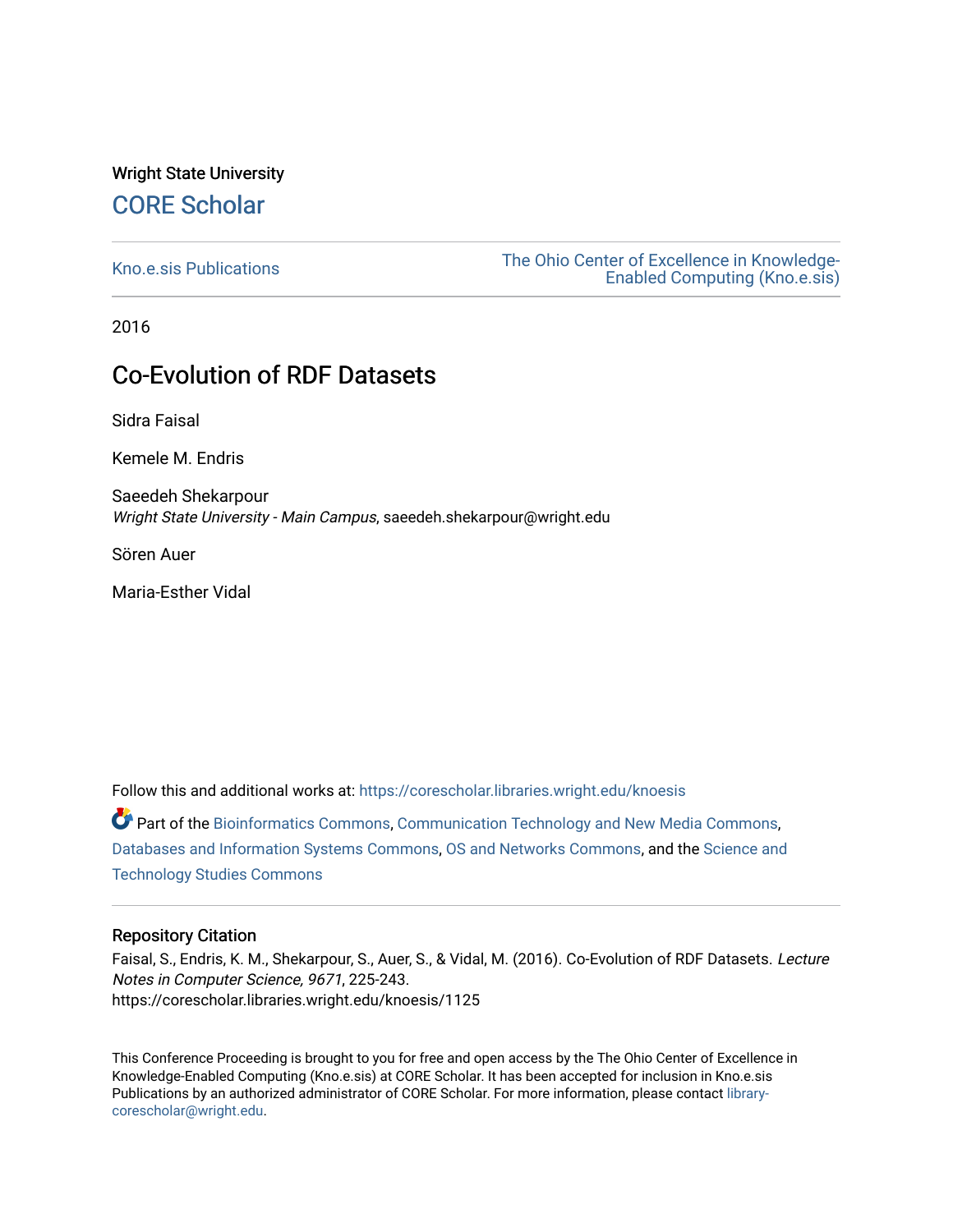## **Co-evolution of RDF Datasets**

Sidra Faisal, Kemele M. Endris, Saeedeh Shekarpour, Sören Auer, Maria-Esther Vidal

> University of Bonn & Fraunhofer IAIS, Bonn, Germany {lastname}@cs.uni-bonn.de

**Abstract.** Linking Data initiatives have fostered the publication of large number of RDF datasets in the Linked Open Data (LOD) cloud, as well as the development of query processing infrastructures to access these data in a federated fashion. However, different experimental studies have shown that availability of LOD datasets cannot be always ensured, being RDF data replication required for envisioning *reliable* federated query frameworks. Albeit enhancing data availability, RDF data replication requires synchronization and conflict resolution when replicas and source datasets are allowed to change data over time, i.e., *co-evolution* management needs to be provided to ensure consistency. In this paper, we tackle the problem of RDF data co-evolution and devise an approach for conflict resolution during co-evolution of RDF datasets. Our proposed approach is *property-oriented* and allows for exploiting *semantics* about RDF properties during co-evolution management. The quality of our approach is empirically evaluated in different scenarios on the DBpedia-live dataset. Experimental results suggest that proposed proposed techniques have a *positive impact* on the quality of data in source datasets and replicas.

**Key words:** Dataset Synchronization, Dataset Co-evolution, Conflict Identification, Conflict Resolution, RDF Dataset

### **1 Introduction**

During the last decade, the Linked Open Data (LOD) cloud has considerably grown [20], comprising currently more than 85 billion triples from approximately 3400 datasets<sup>1</sup>. Further, Web based interfaces such as SPARQL endpoints [9] and Linked Data fragments [23], have been developed to access RDF data following the HTTP protocol, while federated query processing frameworks allow users to pose queries against federations of RDF datasets. Nevertheless, empirical studies by Buil-Aranda et al. [6] suggest the lack of Web availability of a large number of LOD datasets, being frequently required the replication of small portions of data, i.e., slices of an RDF dataset, to enhance reliability and performance of Linked Data applications [7]. Although RDF replication allows for enhancing RDF data availability, synchronization problems may be generated because source datasets

<sup>1</sup> Observed on 17th December 2015 on <http://stats.lod2.eu/>.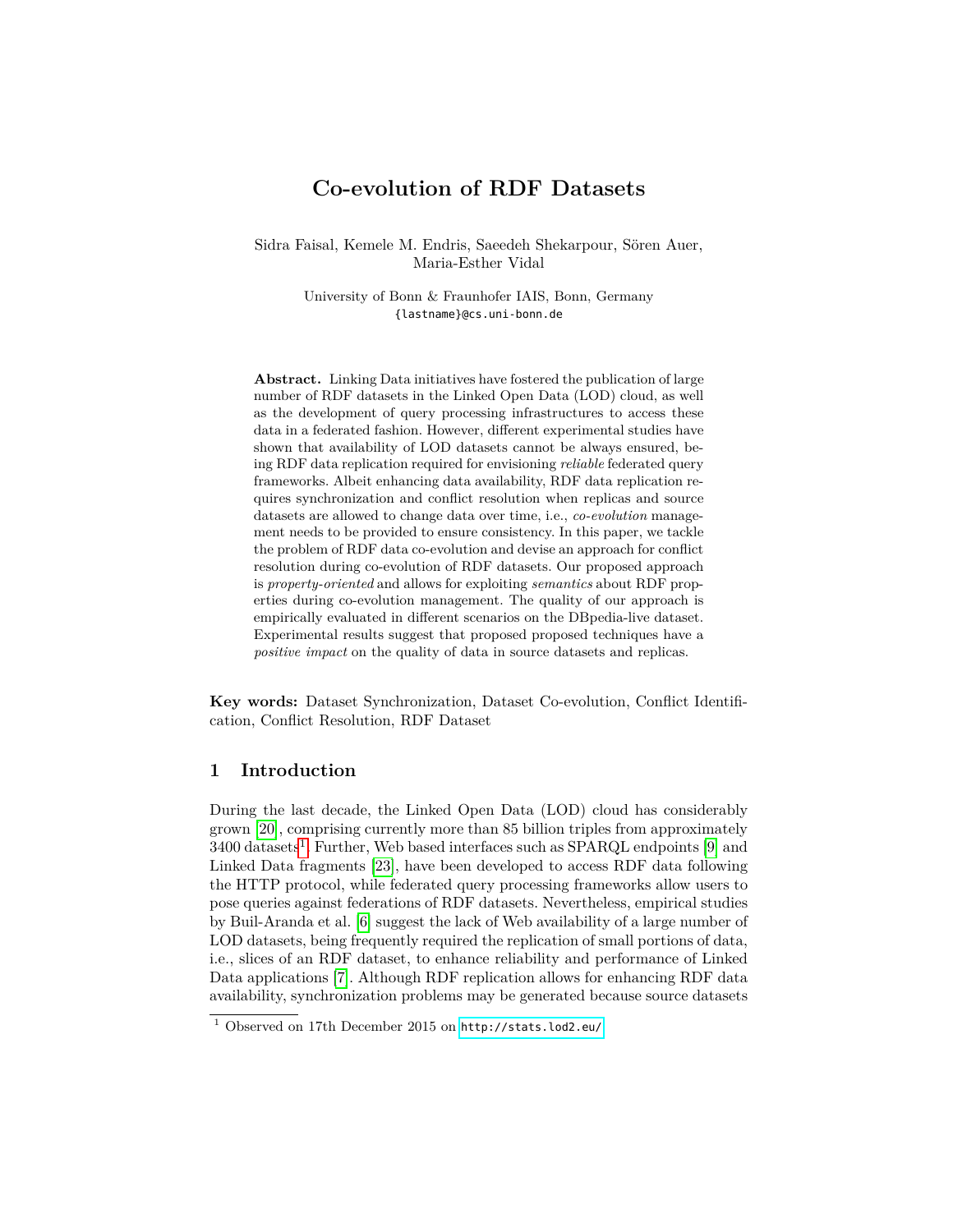and replicas *may change* over time, e.g., *DBpedia Live mirror tool*2 publishes changes in a public changesets folder<sup>3</sup>.

*Co-evolution* refers to mutual propagation of the changes between a replica and its origin or source dataset, where propagation specially in a mutual way, raises synchronization issues which need to be addressed to avoid data inconsistency. Issues are about how changes should be propagated and in case of *inconsistencies* or *data conflicts*, how these conflicts should be resolved. Thus, our main research problem is to develop a co-evolution process able to exploit the properties of RDF data and solve conflicts generated by the propagation of changes among source datasets and replicas. We propose a two-fold co-evolution approach, comprised of the following components: *i*) an RDF data synchronization component, and *ii*) a component for conflict identification and resolution.

Our approach relies on the *assumption* that either the source dataset provides a tool to compute a changeset at real-time or third party tools can be used for this purpose. Another *assumption* is that *slices* of the RDF data from the source dataset are replicated in the replicas or *target datasets*, where a slice<sup>4</sup> corresponds to an RDF subgraph of the source RDF graph [18].

Figure1 illustrates the co-evolution between two RDF datasets. Initially, a slice of source dataset is used to create a target dataset, i.e., the target dataset  $T_{t_0}$ is sliced from the source dataset  $S_{t_0}$  of dataset  $S$  at time  $t_0$ . Both the source and target datasets evolve themselves with the passage of time, e.g., these datasets evolve to  $S_{t_j}$  and  $T_{t_j}$  during timeframe  $t_i - t_j$ , while  $t_i \leq t_j$ . Changes from  $S_{t_j}$ , denoted by  $\delta(S_{t_i-t_j})$ , are propagated to the target and vice versa by the RDF data synchronization component. For synchronization, changes from both source and target datasets are compared to identify conflicts. The resolved conflicts are applied on the source and target datasets to vanish inconsistencies, for example, at time point  $t_i$ , the co-evolution manager identifies the conflicts and resolves them. The conflicts are resolved and final changes are merged in both datasets.

We empirically evaluate the quality of our co-evolution approach on different co-evolution scenarios of data from the DBpedia5 and changesets from DBpedialive published from September 01, 2015 to October 31, 2015 using iRap [8]. The goal of the evaluation is to study the impact on data quality of the propose co-evolution process, where quality is measured in terms of completeness, consistency, and consciseness [24]. Observed experimental results suggest that our synchronization, and conflict identification and resolution techniques positively affect the quality of the data in both the source and target datasets.

The paper is structured as follows: Section 3 provides formal definitions of the basic notations and concepts used in the proposed co-evolution approach. Section 4 presents detailed problem description and different synchronization strategies. We then present the proposed approach in Section 5 followed by

 $^2$  <https://github.com/dbpedia/dbpedia-live-mirror>

 $^3$  [http://live.dbpedia.org/changesets/](http://live.dbpedia.org/change sets/)

<sup>4</sup> An RDF slice is also known as a fragment in the approaches proposed by Ibañez et al. [10], Montoya et al. [15], and Verborgh et al. [23].

<sup>5</sup> <http://wiki.dbpedia.org/>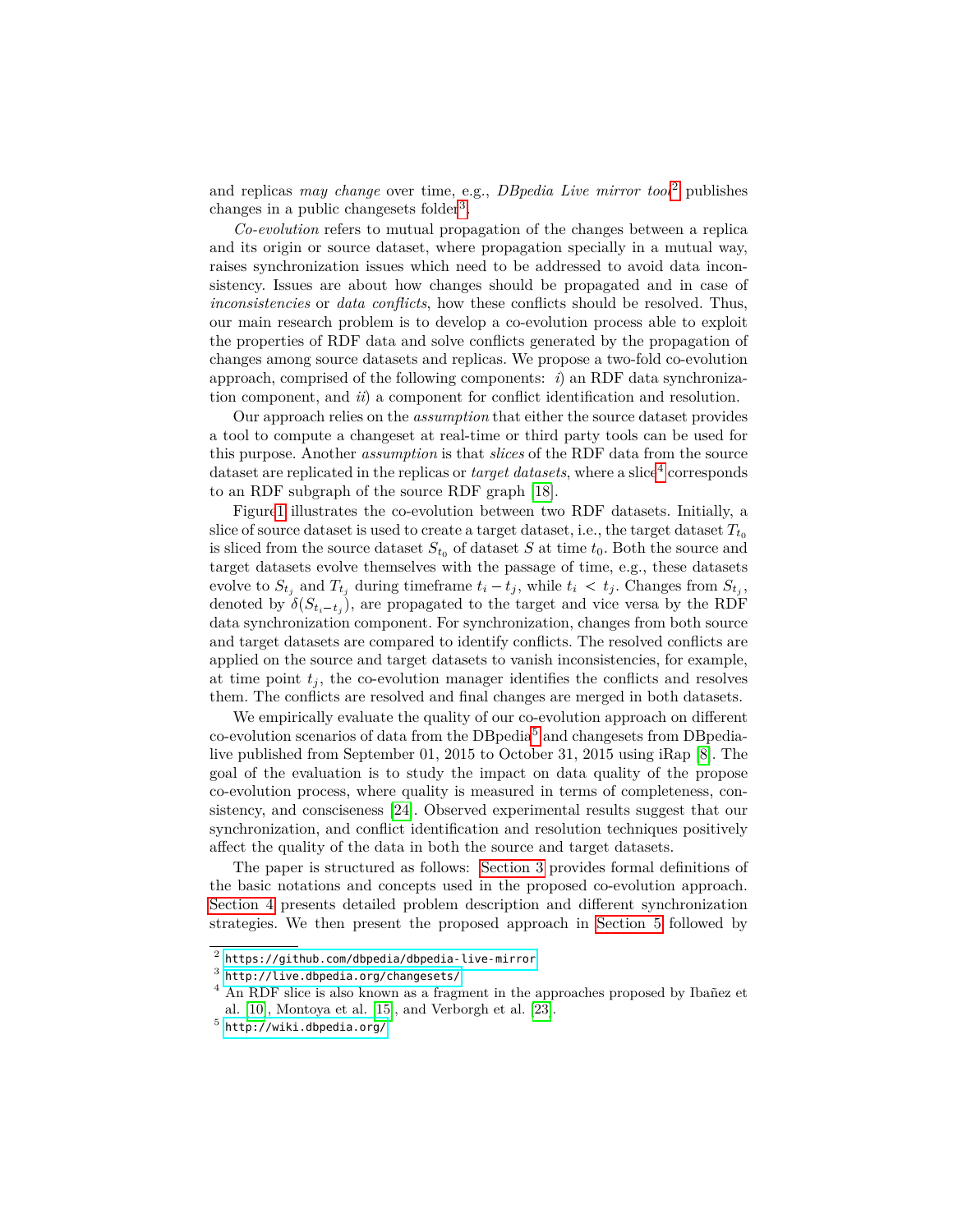

Fig. 1: Co-evolution of linked datasets

evaluation in Section 6. Section 7 presents the related work. We close with the conclusion and the directions for the future work.

## **2 Motivating example**

Let us assume an application which requires information of politicians (e.g., name, birthYear, and spouse). This information can be sliced from the datasets like DBpedia<sup>6</sup>, and used locally by the application. We use the following SPARQL query to slice DBpedia for our use case scenario:

```
CONSTRUCT WHERE {
    ?s rdf:type dbo:Politician.
    OPTIONAL {
    ?s foaf:name ?name.<br>?s dbp:birthYear ?birthYear.
    ?s dbp:birthYear
    ?s dbp:spouse ?spouse.<br>?s owl:sameAs ?sameAs }
    ?s owl:sameAs
    }
```
Our approach is inspired from the scenario described in Figure 2. Initially, at time  $t_0$ , this slice is used to populate target dataset. Both source and target datasets evolve during timeframe  $t_i - t_j$ , while  $t_i < t_j$ . Source dataset adds object value *dbo* : *Agent* for rdf:type, *AdrianSanders* for foaf:name, 1959 for dbp:birthYear, and *F reebase* : *AdrianSanders* and [http://wikidata.org/](http://wikidata.org/entity/Q479047) [entity/Q479047](http://wikidata.org/entity/Q479047) for owl:sameAs to resource dbr:Adrian\_Sanders. Target dataset adds object value *dbo* : *MemberOfP arliment* for rdf:type, *Sanders, Adrian* for foaf:conname, and *F reebase* : *AdrianSanders* and [http://yago-knowledge.org/](http://yago-knowledge.org/resource/Adrian_Sanders) [resource/Adrian\\_Sanders](http://yago-knowledge.org/resource/Adrian_Sanders) for owl:sameAs to resource dbr:Adrian\_Sanders.

 $\sqrt{6}$  http://dbpedia.org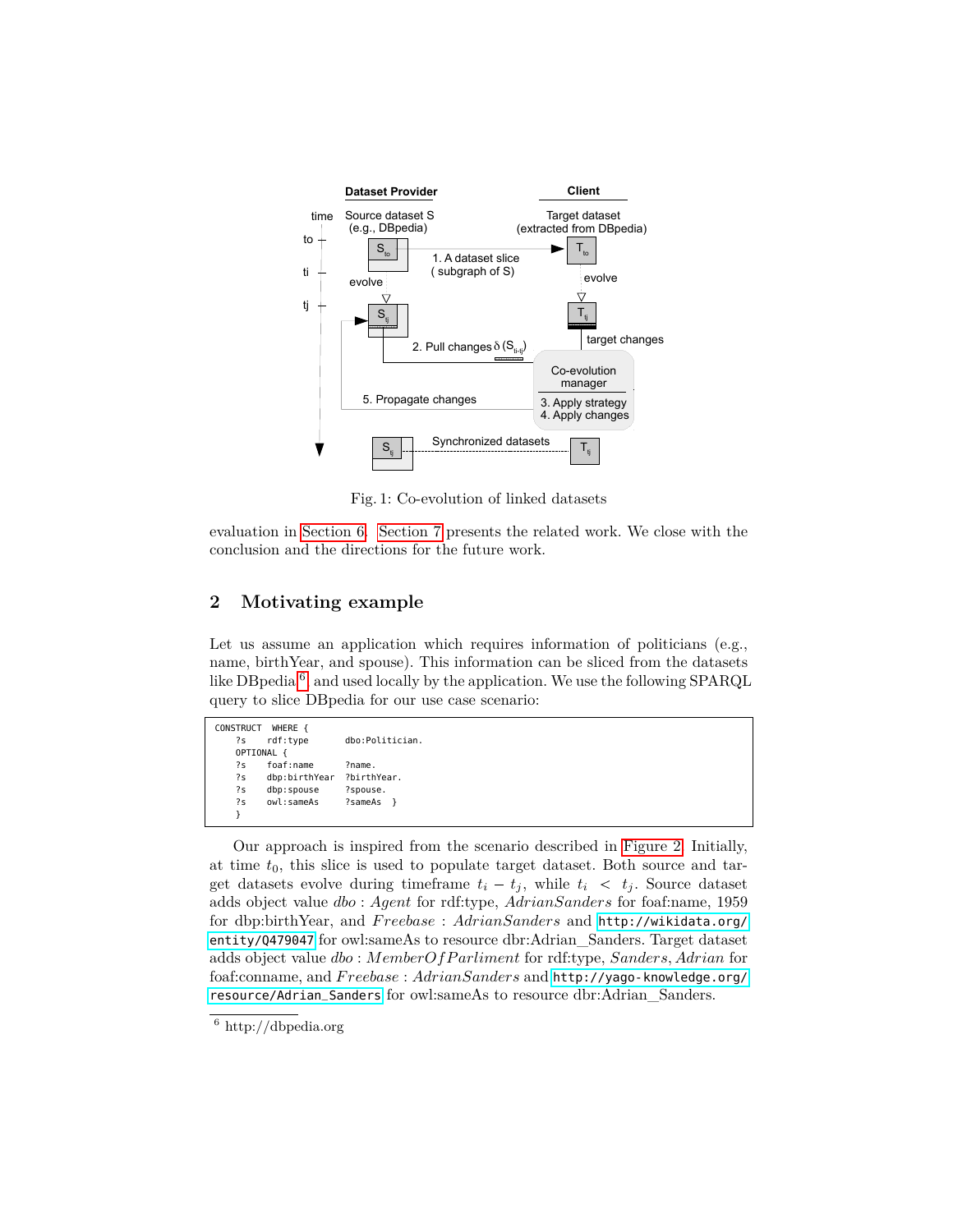

Fig. 2: Motivating example: a) Target dataset initialization, b) evolution, and c) synchronization with source

For resource dbr:Adrian\_Sanders, we have two different values for rdf:type in source and target changesets. We need to check which of them is correct. We already know dbr:Adrian\_Sanders can be an agent and member of parliment at the same time. However, this check can be made by looking whether the two classes are disjoint or not. Source adds object value 1959 for dbp:birthYear to dbr:Adrian\_Sanders. As dbp:birthYear is a functional property, it can have only one value. So, we have to choose one value among the already existing value  $1959 - 01 - 01$  in dataset and the new value 1959 in the changeset. One solution can be to randomly select one value among two. Similarly, source adds object value *F reebase* : *AdrianSanders* for owl:sameAs while target dataset deletes this value after adding it. Considering target as a more customized dataset, we prefer the changes of target over source changes. Thus, we delete *F reebase* : *AdrianSanders* in synchronized dataset. We still have two different owl:sameAs values for dbr:Adrian\_Sanders. However, as they are representing the same resource, we will keep both values in synchronized dataset.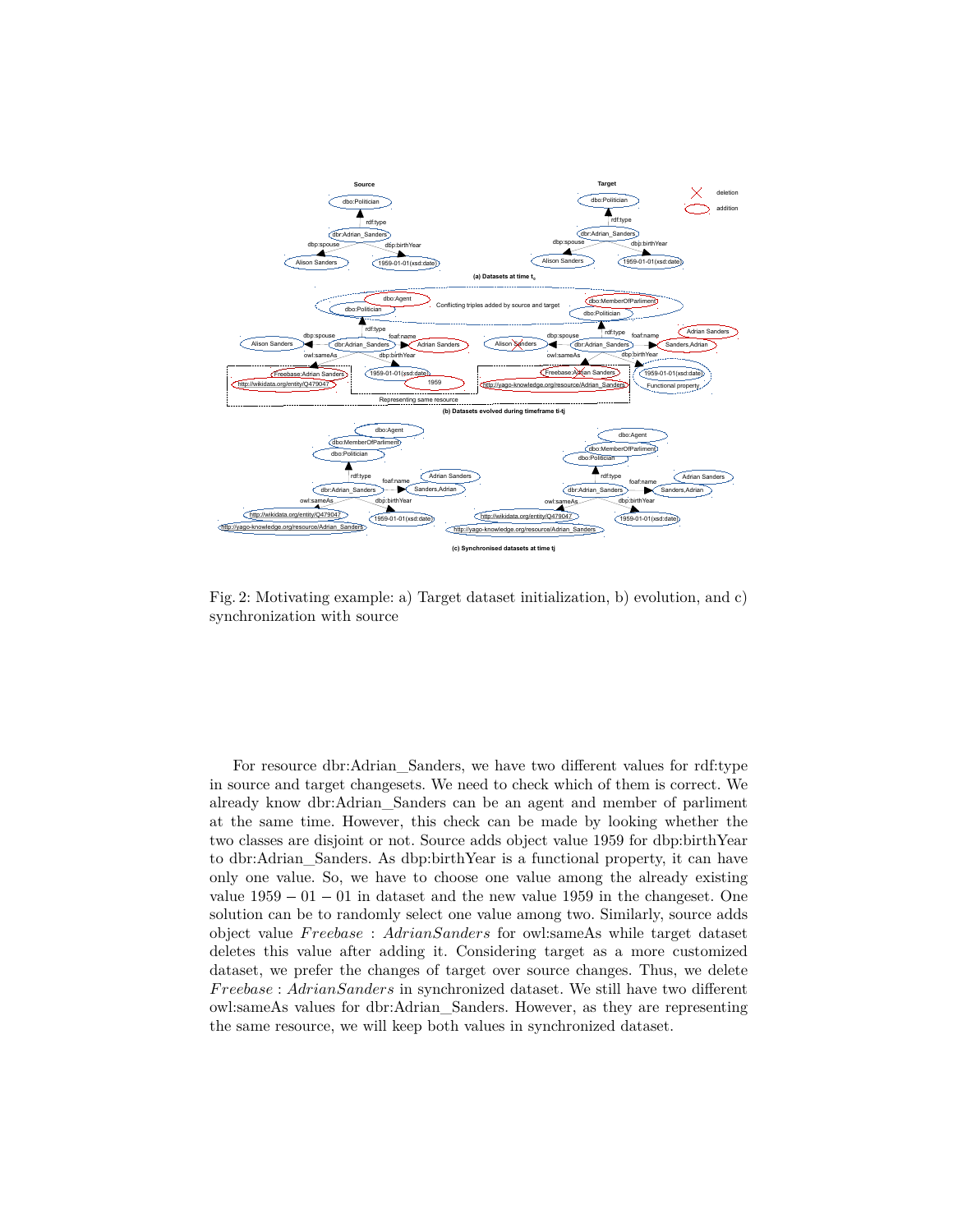#### **3 Preliminaries**

In this section, we formalize the main concepts required for realizing co-evolution of RDF datasets. The *Resource Description Framework (RDF)*7 is widely used to represent information on the Web. A resource can be any thing (either physical or conceptual). The RDF data model expresses statements about Web resources in the form of subject-predicate-object (triple). The subject denotes a resource; the predicate expresses a property of subject or a relationship between the subject and the object; the object is either a resource or literal. For identifying resources, RDF uses Uniform Resource Identifiers  $(URIs)^8$  and Internationalized Resource Identifier  $(IRIs)^9$ . The rationale behind is that the names of resources must be universally unique. We assume that both source and target datasets are RDF datasets. An RDF dataset is formally defined as follows:

**Definition 1 (RDF Dataset).** *Formally, an RDF dataset is a finite set of triples*  $(s, p, o) \in (I \cup B) \times I \times (I \cup L \cup B)$ , where *I, B, andL* are the disjoint sets *of all IRIs, blank nodes, and literals [8].*

Let us assume that the slice contains the following triples

| dbr:Adrian Sanders rdf:tvpe | dbo:Politician:                      |
|-----------------------------|--------------------------------------|
|                             | dbp:spouse Alison Sanders:           |
|                             | dbp:birthYear 1959-01-01 (xsd:date). |

Listing 1.1: Content of initial target dataset

This local copy of sliced dataset, referred as *target dataset*, might undergo changes by user feedback (e.g. user can update the restaurant rating or fulfil abstract information). After some time, DBpedia dataset also evolves by adding new restaurants information or updating the existing ones. As a result, *target dataset* might be out of date and need to be synchronized with DBpedia. During synchronization, a conflict (defined in Definition 5) might occur, if the same information was updated by the source (DBpedia) dataset and the target dataset (by the app users).

**Definition 2 (Evolving RDF Dataset).** *Let us assume that Dt<sup>i</sup> represents the version of the RDF dataset D at the particular time ti. An evolving dataset D is a dataset whose triples change over time. In other words, for timeframe*  $t_i - t_j$ , there is a triple x such as either  $(x \in D_{t_i} \wedge x \notin D_{t_j})$  or  $(x \notin D_{t_i} \wedge x \in D_{t_j})$ .

**Definition 3 (Changeset).** *Let us assume that D is an evolving RDF dataset. and*  $D_{t_i}$  *is the version of*  $D$  *at time*  $t_i$ *.* A changeset which is denoted by  $\delta(D_{t_i-t_j})$ *shows the difference of two versions of an evolving RDF dataset in a particular timeframe*  $t_i - t_j$ *, while*  $t_i < t_j$ *. The changeset is formally defined as*  $\delta(D_{t_i-t_j}) = \delta(D_{t_i-t_j})^+, \delta(D_{t_i-t_j})^- > \text{where},$ 

 $^7$  <http://www.w3.org/TR/rdf11-concepts/>

 $^8$  A URI is a string of characters used as unique identifier for a Web resource.

<sup>&</sup>lt;sup>9</sup> A generalization of URIs enabling the use of international character sets.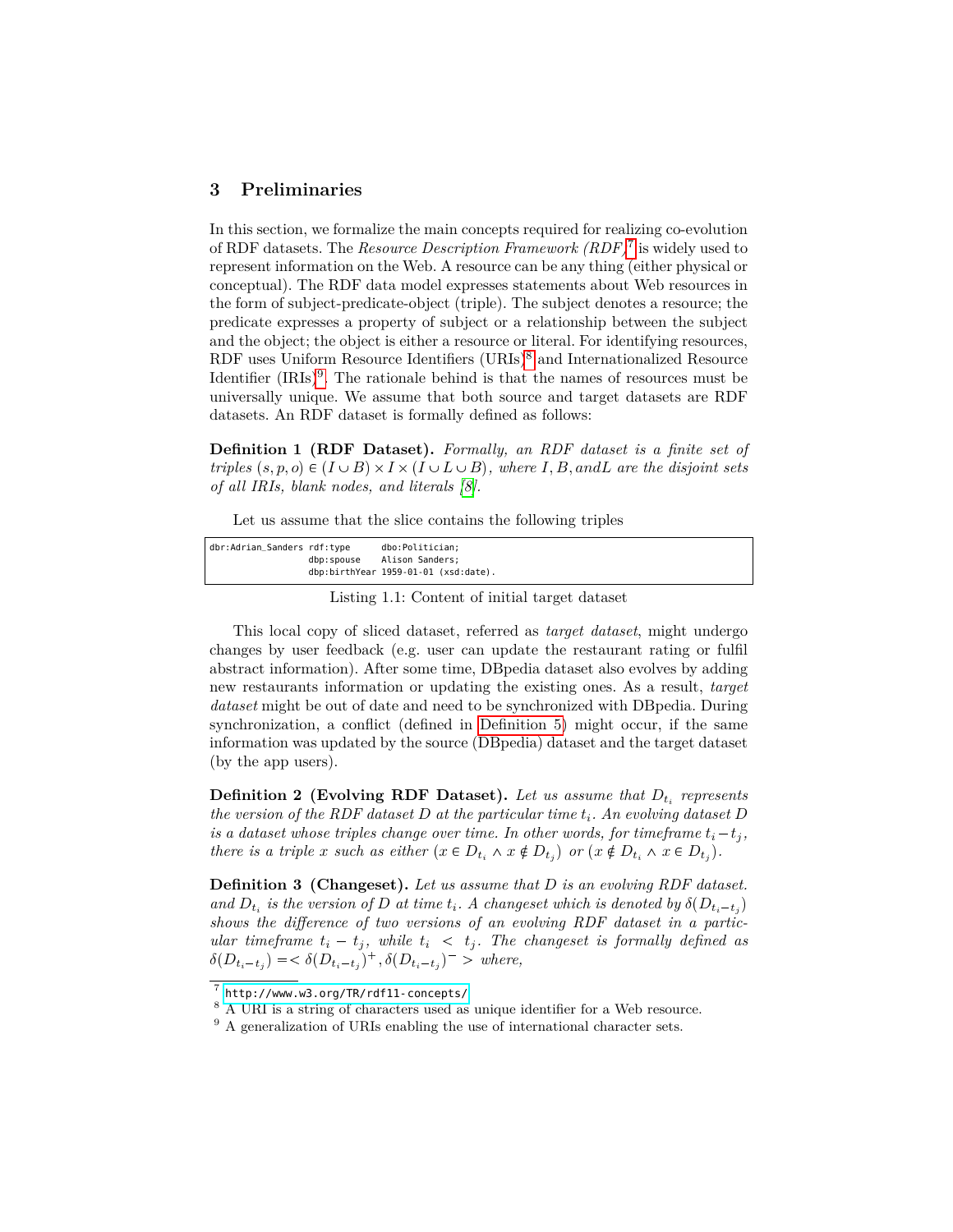- $-\delta(D_{t_i-t_j})^+$  *is a set of triples which have been added to the version*  $D_{t_j}$  *in comparison to the version*  $D_{t_i}$ .
- $-\delta(D_{t_i-t_j})$ <sup> $-$ </sup> is a set of triples which have been deleted from the version  $D_{t_j}$ *in comparison to the version*  $D_{t_i}$ .

*Example 1 (Changesets).* Let the following files are found as changesets at time *t<sup>i</sup>* from the source and target datasets.

| #(A). Deleted triples       |                     |                                     |
|-----------------------------|---------------------|-------------------------------------|
| #(B). Added triples         |                     |                                     |
| dbr:Adrian_Sanders rdf:type |                     | dbo:Agent;                          |
|                             | foaf:name           | Adrian Sanders:                     |
|                             | dbp:birthYear 1959; |                                     |
|                             |                     | owl:sameAs Freebase:Adrian Sanders; |
|                             | owl:sameAs          | http://wikidata.org/entity/0479047. |

Listing 1.2: Source changeset,  $(A) = \delta(S_{t_i-t_j})$ <sup>-</sup>, and  $(B) = \delta(S_{t_i-t_j})$ <sup>+</sup>

| dbr:Adrian_Sanders dbp:spouse |            | Alison Sanders:                                    |
|-------------------------------|------------|----------------------------------------------------|
|                               | owl:sameAs | Freebase: Adrian Sanders.                          |
|                               |            |                                                    |
| #(B) Added triples            |            |                                                    |
| dbr:Adrian_Sanders rdf:type   |            | dbo:MemberOfParliment:                             |
|                               | foaf:name  | Adrian Sanders:                                    |
|                               | foaf:name  | Sanders, Adrian:                                   |
|                               | owl:sameAs | Freebase: Adrian Sanders:                          |
|                               | owl:sameAs | http://yaqo-knowledge.org/resource/Adrian_Sanders. |

Listing 1.3: Target changeset,  $(A) = \delta(T_{t_i - t_j})$ <sup>-</sup>, and  $(B) = \delta(T_{t_i - t_j})$ <sup>+</sup>

**Definition 4 (Synchronized Dataset).** *Two evolving datasets,*  $D^{(1)}$  and  $D^{(2)}$ , *are said to be synchronized (or in sync) iff one of the following is true at a given* time  $t_k$ : i)  $D_{t_k}^{(1)} \subseteq D_{t_k}^{(2)}$ , ii)  $D_{t_k}^{(2)} \subseteq D_{t_k}^{(1)}$ , or iii)  $D_{t_k}^{(1)} \equiv D_{t_k}^{(2)}$ .

### **4 Problem Statement**

The core of the co-evolution concept relies on the mutual propagation of changes between the source and target datasets in order to keep the datasets *in sync*. Thus, from time to time, the target dataset and the source dataset have to exchange the changesets and then update the local repositories. Updating a dataset with changesets from the source dataset might cause inconsistencies. Our coevolution strategy aims at dealing with changesets from either the source or target dataset and provide a suitable reconciliation strategy. Various strategies can be employed for synchronising datasets. In this section we provide requirements and formal definitions for guiding the co-evolution process.

#### **4.1 Synchronization**

In the beginning the target dataset is derived (as a slice or excerpt) from the source dataset, thus the following requirement always holds.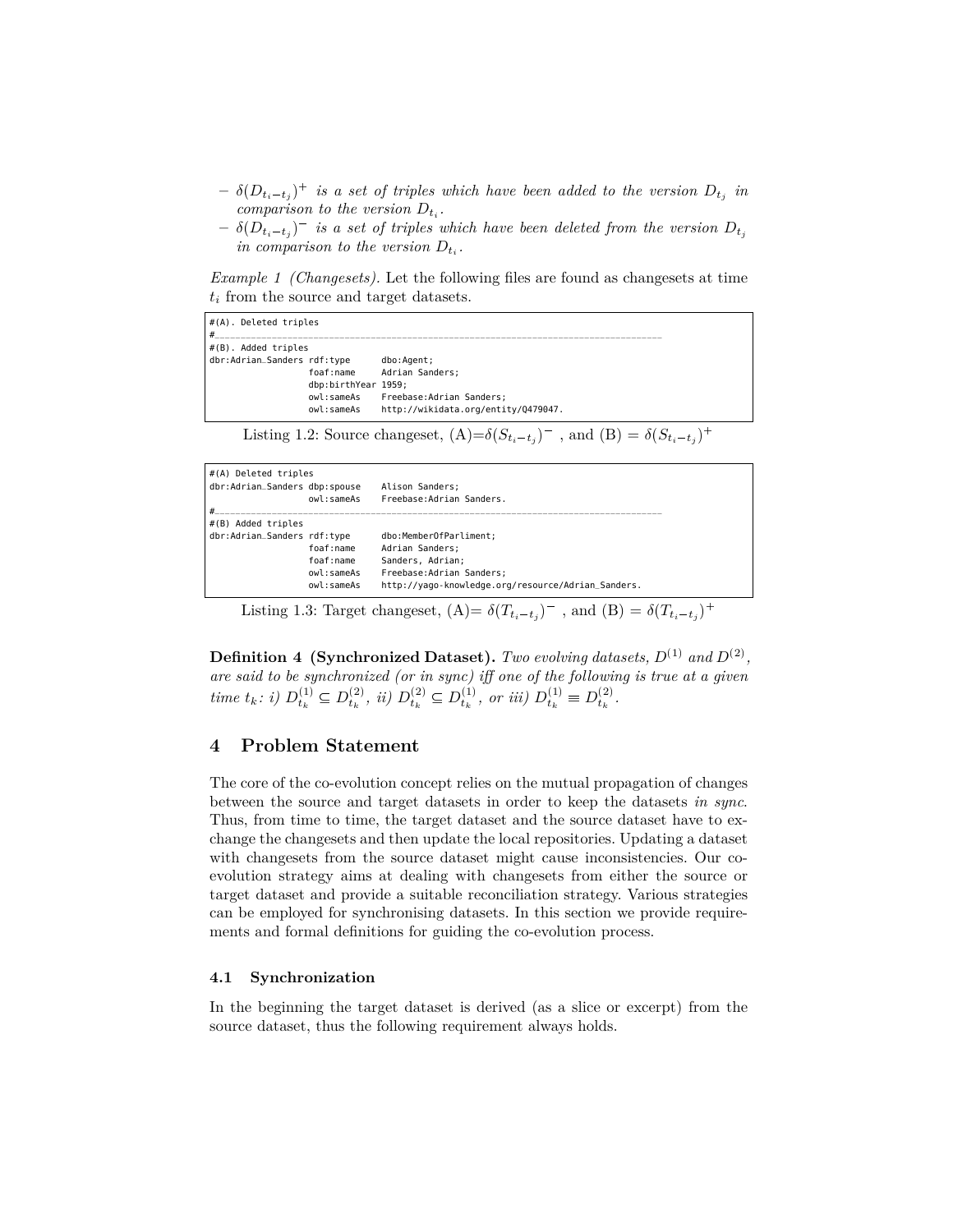**Requirement 1 (Initial Inclusion)** *At the initial time t*0*, the target dataset T is a subset of the source dataset S:*  $T_{t_0} \subseteq S_{t_0}$ , and thus source and target *datasets are in sync.*

After some time, both source and target datasets evolve. At time *t<sup>i</sup>* , the target dataset is  $T_{t_i} = T_{t_0} \cup \delta(T_{t_0 - t_i})$  and the source dataset is  $S_{t_i} = S_{t_0} \cup \delta(S_{t_0 - t_i})$ .

**Requirement 2 (Required Synchronization)** *At time t<sup>j</sup> , a synchronization of both datasets is required iff source and target datasets were synchronised at time ti, and the changesets applied to source and target datasets differ, i.e.*  $\delta(S_{t_i-t_j}) \neq \delta(T_{t_i-t_j}).$ 

#### **4.2 Conflict**

When we synchronize the target  $T_{t_i}$  with source  $S_{t_i}$ , there may exist triples which have been changed in both datasets. These changed triples may be conflicting.

**Definition 5 (Potential Conflict).** *Let us assume that a synchronization is required for a given time slot*  $t_i - t_j$ .  $\delta(S_{t_i - t_j})$  *is the changeset of the source dataset and*  $\delta(T_{t_i-t_j})$  *is the changeset of the target dataset. A potential conflict is observed when there are triples*  $x_1 = (s, p, o_1) \in S_{t_j} \wedge x_2 = (s, p, o_2) \in S_{t_j}$  $\delta(T_{t_i-t_j}) \wedge x_2 \notin S_{t_j} = S_{t_i} \cup \delta(S_{t_i-t_j})$  with  $o_1 \neq o_2$ .

Taking  $o_1 \neq o_2$  as an indication for a conflict is subjective; in the sense that the characteristics of the involved property *p* influences the decision. Consider two triples  $(s, p, o_1)$  and  $(s, p, o_2)$ . If *p* is a functional data type property, two triples are conflicting iff the object values  $o_1$  and  $o_2$  are not equal. However, if the property  $p$  is a functional object property, these two triples are conflicting if the objects are or can be inferred to be different (e.g. via owl:differentFrom). Another property which needs special consideration is rdf:type. For this property it is necessary to check whether  $o_1$  and  $o_2$  belong to disjoint classes. Only then these triples would be conflicting. For example, s1 rdf:type Person and s1 rdf:type Athlete are not conflicting if Athlete is a subclass of Person (i.e. not disjoint). Thus, the process of detecting conflicts is considering the inherent characteristics of the involved property.

#### **4.3 Synchronization Strategies**

In the following, we list possible strategies for synchronization. We consider the time frame  $t_i - t_j$ , where in the time  $t_i$ , the source and target datasets are synchronised and until time  $t_j$ , both source and target datasets have been evolving independently. Before applying synchronization, the state of the source dataset is  $S_{t_j} = S_{t_i} \cup \delta(S_{t_i-t_j})$  and the target dataset is  $T_{t_j} = T_{t_i} \cup \delta(T_{t_i-t_j})$ .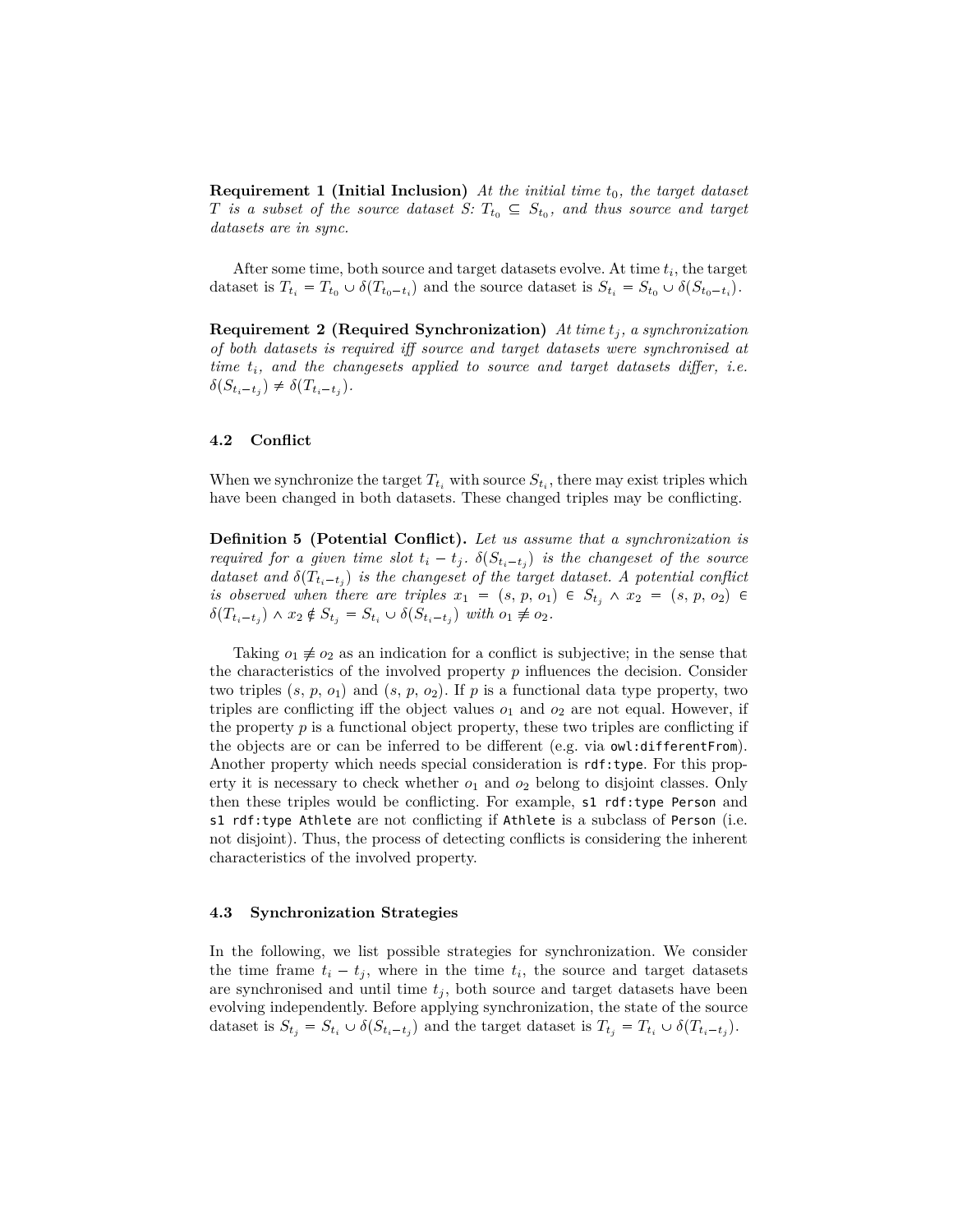**Strategy I:** This synchronization strategy prefers the source dataset and ignores all local changes on the target dataset; thus, the following requirement is necessary.

**Requirement 3 (Inclusion for synchronization)** At any given time  $t_i$ , af*ter synchronising using selected strategy, the target dataset should be a subset of the source dataset, i.e.*  $T_{t_j} \subseteq S_{t_j}$ .

Therefore, the target dataset ignores all triples  $\{x \mid x \notin \delta(S_{t_i-t_j}) \land x \in$  $\delta(T_{t_i-t_j})$  and adds only the triples  $\{y \mid y \in \delta(S_{t_i-t_j})\}$ . After synchronization, the state of source dataset is  $S_{t_j} = S_{t_i} \cup \delta(S_{t_i-t_j})$  and the state of the target dataset is  $T_{t_j} = T_{t_i} \cup \delta(S_{t_i - t_j})$ . Thus, the requirement 3 is met and  $T_{t_j} \subseteq S_{t_j}$ . A special case of this strategy is when the target is not evolving.

*Example 2.* Applying strategy I for synchronization on Example 1 gives the following triples:

| dbr:Adrian_Sanders rdf:type |                     | dbo:Politician;                        |
|-----------------------------|---------------------|----------------------------------------|
|                             | rdf:tvpe            | dbo:Agent;                             |
|                             | foaf:name           | Adrian Sanders:                        |
|                             | dbp:spouse          | Alison Sanders;                        |
|                             |                     | $dbp:birthYear$ 1959-01-01 (xsd:date); |
|                             | dbp:birthYear 1959; |                                        |
|                             | owl:sameAs          | Freebase:Adrian Sanders:               |
|                             | owl:sameAs          | http://wikidata.org/entity/0479047.    |

**Strategy II:** With this strategy, the target dataset is not synchronized with the source dataset and keeps all its local changes. Thus, the target dataset is not influenced by any change from the source dataset and evolves locally. After synchronization, at time  $t_j$ , the state of the target dataset is  $T_{t_j} = T_{t_i} \cup \delta(T_{t_i - t_j})$ , and the state of the source dataset is  $S_{t_j} = S_{t_i} \cup \delta(S_{t_i-t_j})$ . It allows for synchronized replicas only if data is deleted. There is no synchronization if triples in the target dataset are updated or new triples are included.

*Example 3.* Applying strategy II for synchronization on Example 1 gives the following triples:

| dbr:Adrian_Sanders rdf:type | rdf:type   | dbo:Politician:<br>dbo:MemberOfParliment;          |
|-----------------------------|------------|----------------------------------------------------|
|                             | foaf:name  | Adrian Sanders;                                    |
|                             | foaf:name  | Sanders, Adrian;                                   |
|                             |            | $dbp:birthYear$ 1959-01-01 (xsd:date);             |
|                             | owl:sameAs | http://yaqo-knowledge.org/resource/Adrian_Sanders. |

**Strategy III:** This synchronization strategy respects the changesets of both source and target datasets except that it ignores conflicting triples.

Here, the set of triples in which conflicts occur is  $X = \{x_1 = (s, p, o_1) \in$  $S_{t_j} \wedge x_2 = (s, p, o_2) \in \delta(T_{t_i-t_j}) \wedge x_2 \notin S_{t_j}$  with  $o_1 \neq o_2$ <sup>10</sup>. With Strategy

 $^{10}$  Set of conflicting triples selected after considering the inherent characteristics of the involved property. In rest of the paper, we say potential conflict a conflict, unless otherwise specified.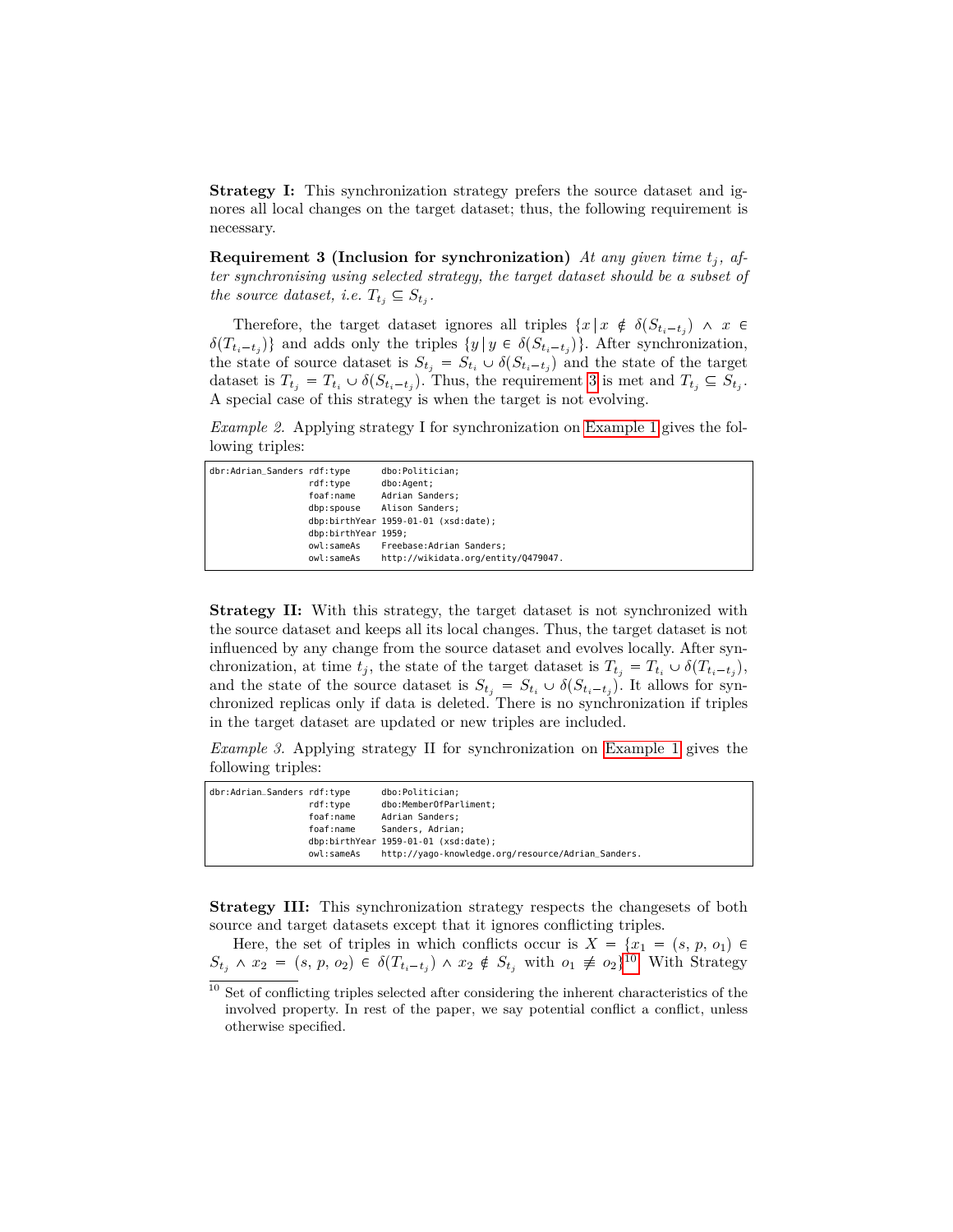III, the set of conflicting triples *X* is removed from the target dataset while the source changeset  $\delta(S_{t_i-t_j})$  and the target changeset  $\delta(T_{t_i-t_j})$  are added. After synchronization, the state of the source dataset is  $S_{t_j} = (S_{t_i} \cup \delta(S_{t_i-t_j}) \cup$  $\delta(T_{t_i-t_j})\setminus X$  and the state of the target dataset is  $T_{t_j} = (T_{t_i} \cup \delta(T_{t_i-t_j}))$  $\delta(S_{t_i-t_j})$ )  $\X$ . Thus, requirement 3 is met.

*Example 4.* Applying strategy III for synchronization on Example 1 gives the following triples:

| dbr:Adrian_Sanders rdf:type<br>rdf:type<br>rdf:tvpe<br>owl:sameAs<br>owl:sameAs | dbo:Politician:<br>dbo:Agent:<br>dbo:MemberOfParliment:<br>http://wikidata.org/entity/0479047;<br>http://yaqo-knowledge.org/resource/Adrian_Sanders. |  |
|---------------------------------------------------------------------------------|------------------------------------------------------------------------------------------------------------------------------------------------------|--|
|---------------------------------------------------------------------------------|------------------------------------------------------------------------------------------------------------------------------------------------------|--|

**Strategy IV:** This synchronization strategy also respects the changesets of both source and target datasets. In addition, it includes conflicting triples after resolving the conflicts.

Here, we consider the set of triples in which conflict occurs as  $X = \{x_1 = x_2\}$  $p(s, p, o_1) \in S_{t_j} \wedge x_2 = (s, p, o_2) \in \delta(T_{t_i - t_j}) \wedge x_2 \notin S_{t_j}$  with  $o_1 \neq o_2$ . The conflicts over these triples should be resolved. It can be resolved using some resolution policy as described in [4]. Table 1 shows a list of various policies for resolving the conflicts. Conflict resolution results in a new set of triples called *Y* whose triples are originated from *X* but their conflicts have been resolved. Then, this new set (i.e. *Y* ) is added to the both source and target datasets. After synchronization, the state of the source dataset is  $S_{t_j} = ((S_{t_i} \cup \delta(S_{t_i-t_j}) \cup \delta(T_{t_i-t_j})) \setminus X) \cup Y$  and the state of target dataset is  $T_{t_j} = ((T_{t_i} \cup \delta(T_{t_i-t_j}) \cup \delta(S_{t_i-t_j}))\backslash X) \cup Y$ . Thus, requirement 3 is met.

*Example 5.* Applying strategy IV for synchronization on Example 1 while resolving the conflicts using function 'Any' gives the following triples:

| dbr:Adrian_Sanders rdf:type<br>rdf:type<br>rdf:tvpe<br>foaf:name<br>foaf:name<br>owl:sameAs<br>owl:sameAs | dbo:Politician;<br>dbo:Agent;<br>dbo:MemberOfParliment:<br>Adrian Sanders:<br>Sanders, Adrian:<br>$dbp:birthYear$ 1959-01-01 (xsd:date);<br>http://wikidata.org/entity/0479047;<br>http://yaqo-knowledge.org/resource/Adrian_Sanders. |
|-----------------------------------------------------------------------------------------------------------|---------------------------------------------------------------------------------------------------------------------------------------------------------------------------------------------------------------------------------------|
|-----------------------------------------------------------------------------------------------------------|---------------------------------------------------------------------------------------------------------------------------------------------------------------------------------------------------------------------------------------|

## **5 Approach**

Our approach allows a user to choose a synchronization strategy (as presented in Section 4.3). Below, we describe the status of the source and target datasets after applying each synchronization strategy (see algorithm 1).

Function *CDR* is presented in algorithm 2 which (i) identifies conflicts for the case of strategy III and strategy IV, and then (ii) resolves conflicts only in case of strategy IV. Our approach considers triple-based operations, explained below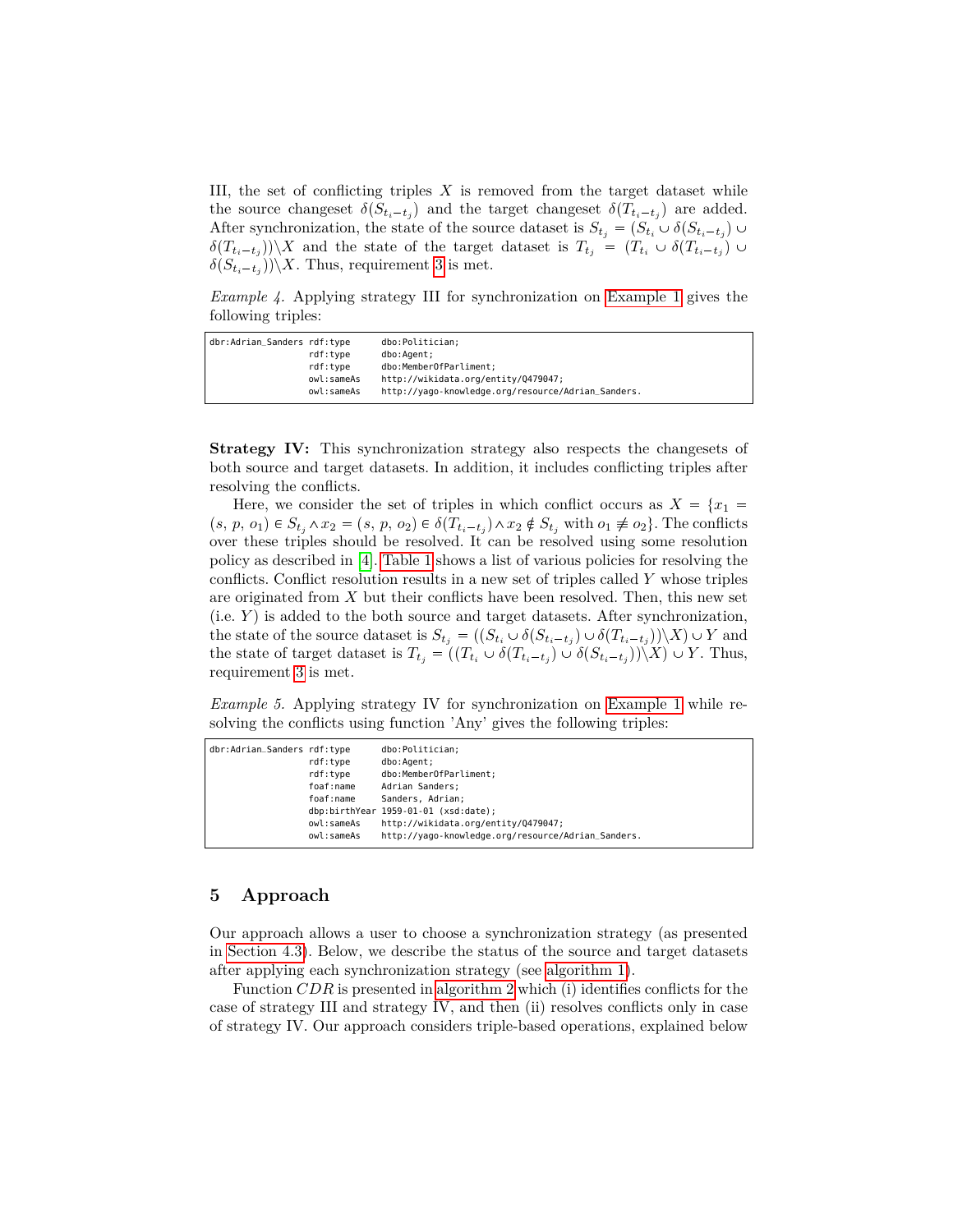| Category Policy       |                                | <b>Function</b>          | Type           | Description                                          |
|-----------------------|--------------------------------|--------------------------|----------------|------------------------------------------------------|
|                       | Roll the dice Any              |                          | A              | Pick random value.                                   |
|                       | Reputation                     | Best source              | А              | Select the value from the preffered dataset.         |
|                       | Crv<br>with                    | Global vote              | A              | Select the frequently occurring value for the re-    |
|                       | the wolves                     |                          |                | spective attribute among all entities.               |
| Deciding              | Keep up-to-                    | $First*$                 | А              | Select the first value in order.                     |
|                       | date                           | $Latest*$                | $\overline{A}$ | Select the most recent value.                        |
|                       |                                | Threshold*               | $\mathsf{A}$   | Select the value with a quality score higher than    |
|                       |                                |                          |                | a given threshold.                                   |
|                       | Filter                         | $Best*$                  | А              | Select the value with highest quality score.         |
|                       |                                | $TopN^*$                 | Α              | Select the N best values.                            |
|                       |                                | Standard deviation, $_N$ |                | Apply the corresponding function to get value.       |
| Mediating             | Meet in the variance<br>middle |                          |                |                                                      |
|                       |                                | Average, median          | N              | Apply the corresponding function to get value.       |
|                       |                                | Sum                      | N              | Select the sum of all values as the resultant.       |
| Conflict<br>ignorance | Pass it on                     | Concatenation            | $\mathsf{A}$   | Concatenate all the values to get the resultant.     |
|                       |                                | Longest                  |                | S, C, T Select the longest (non-NULL) value.         |
|                       | Take the in-                   | Shortest                 |                | S, C, T Select the shortest (non-NULL) value.        |
|                       | formation                      | $\overline{\text{Max}}$  | $_\mathrm{N}$  | Select the maximum value from all.                   |
| Conflict              |                                | Min                      | N              | Select the minimum value from all.                   |
| avoidance             |                                | Choose<br>$de-$          | $\mathsf{A}$   | Select the value that belongs to a triple having a   |
|                       | Trust your                     | pending*                 |                | specific given value for another given attribute.    |
|                       | friends                        | Choose<br>corre-         | $\mathsf{A}$   | Select the value that belongs to a triple whose      |
|                       |                                | sponding                 |                | value is already chosen for another given attribute. |
|                       |                                | Most<br>com-             |                | Select the value from the dataset (source or target) |
|                       |                                | $plete$ *                | А              | that has fewest NULLs across all entities for the    |
|                       |                                |                          |                | respective attribute.                                |

Table 1: Conflict resolution policies and functions

respective attribute. \* - requires metadata, A - All, S - String, C - Category (i.e., domain values have no order), T - Taxonomy (i.e., domain values have semi-order), N - Numeric.

using seven cases, to identify conflicts. Consider three triples  $x_1 = (s, p, o_1)$ ,  $x_2 = (s, p, o_2)$ , and  $x_3 = (s, p, o_3)$  which are in conflict with each other  $x_1 \in$  $\delta(S_{t_i-t_j}) \wedge x_2 \in \delta(T_{t_i-t_j}) \wedge x_3 \in \{\delta(S_{t_i-t_j}) \wedge \delta(T_{t_i-t_j})\} \wedge o_1 \neq o_2 \neq o_3$ . In the following we present seven cases of evolution causing conflicts. For the first three cases (I-III), the conflict resolution is straightforward. But for the cases IV-VII, we have to employ a conflict resolution policy to decide about triples  $x_1$  and  $x_2$ :

- **–** *Case I: x*<sup>1</sup> is added to *Tt<sup>j</sup>* if *x*<sup>1</sup> is added by the source dataset and *x*<sup>2</sup> is deleted from the target dataset:  $x_1 \in \delta(S_{t_i-t_j})^+ \wedge x_2 \in \delta(T_{t_i-t_j})^-$ .
- $-$  *Case II:*  $x_1$  is added to  $T_{t_j}$  if  $x_1$  is modified by the source dataset and  $x_2$ is deleted from the target dataset:  $x_1 \in \delta(S_{t_i-t_j})^+ \wedge x_2 \in \delta(S_{t_i-t_j})^- \wedge x_2 \in$  $\delta(T_{t_i-t_j})^{-1}$ .
- **–** *Case III: x*<sup>2</sup> is added to *S<sup>t</sup><sup>j</sup>* if *x*<sup>1</sup> is deleted from the source dataset and *x*<sup>2</sup> is modified in the target dataset:  $x_1 \in \delta(S_{t_i-t_j})^- \wedge x_2 \in \delta(T_{t_i-t_j})^+ \wedge x_1 \in$  $\delta(T_{t_i-t_j})$ <sup>-</sup>.
- **–** *Case IV:* if the triple *x*<sup>1</sup> is added to the source dataset and *x*<sup>2</sup> is added to the target dataset:  $x_1 \in \delta(S_{t_i-t_j})^+ \vee x_2 \in \delta(T_{t_i-t_j})^+$ .
- *- Case V:* if  $x_3$  is modified by both source and target datasets:  $x_2 \in \delta(S_{t_i-t_j})^+ \wedge$  $x_3 \in \delta(S_{t_i-t_j})^- \land x_1 \in \delta(T_{t_i-t_j})^+ \land x_3 \in \delta(T_{t_i-t_j})^-$ .
- *Case VI:* **if**  $x_1$  **is modified by the target dataset:**  $x_1 \in \delta(S_{t_i-t_j})^+ \wedge x_2 \in$  $\delta(T_{t_i-t_j})^+ \wedge x_1 \in \delta(T_{t_i-t_j})^-.$
- *Case VII:* **if**  $x_1$  **is modified by the source dataset:**  $x_2 \in \delta(S_{t_i-t_j})^+ \wedge x_1 \in$  $\delta(S_{t_i-t_j})^{-} \wedge x_1 \in \delta(T_{t_i-t_j})^{+}.$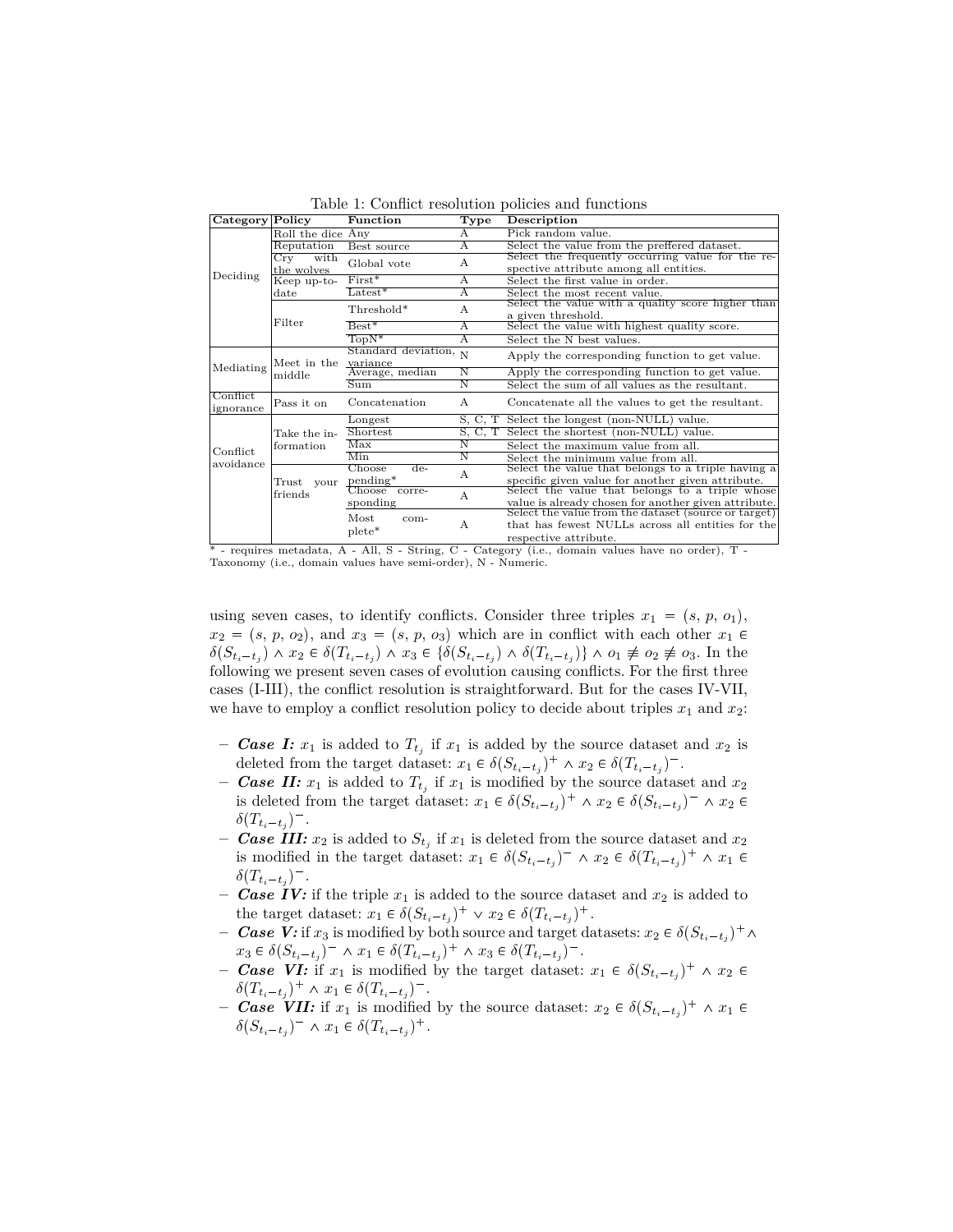$\overline{\textbf{Data}: S_{t_i}, T_{t_i}, \delta(T_{t_i - t_j}), \delta(S_{t_i - t_j}), strategy}$  $\mathbf{Result:}\ S_{t_{j}}, T_{t_{j}}$ **1 switch** *strategy* **do 2** /\* Synchronise with the source and ignore local changes  $*$ /<br>**2 case** Strategy I **3 case** *Strategy I*<br> **4 d**  $T_{t_j} := T_{t_i} \cup \delta(S_{t_i - t_j})$ ; **5**  $S_t$   $S_{t_j}$  :=  $S_{t_j}$  ; **6 end 7** /\* Do not synchronise with the source and keep local changes  $*$ /<br>8 **case** Strategy II **8 case** *Strategy II*<br> **9**  $T_{t_j} := T_{t_i} \cup \delta(T_{t_i - t_j})$ ; **10**  $S_{t_j} := S_{t_i} \cup \delta(S_{t_i - t_j})$ ; **11 end** <sup>12</sup> /\* Synchronise with the source and target datasets and ignore conflicts<br> **13 case** *Strategy III* **13 case** *Strategy III*<br> **14 b**  $S_{tj}$ ,  $T_{tj}$  :=  $CDR(\delta(S_{t_i-t_j}), \delta(T_{t_i-t_j}), T_{t_i}, false)$ ; **15 end 16** /\* Synchronise with the source and target datasets and resolve the conflicts  $*$ /<br>**17 case** *Strategy IV* **17 case** *Strategy IV* **18 c**  $S_{t_j}, T_{t_j} := CDR(\delta(S_{t_i-t_j}), \delta(T_{t_i-t_j}), T_{t_i}, true)$ ; **19 end 20 endsw**

**Algorithm 1:** Updating the source and target datasets by the chosen synchronization strategy.

Algorithm 2 shows the pseudocode of the procedure for updating the source and target datasets at the end of each timeframe. The function resolveConflict identifies operations described in Case I-VII. In addition, for the cases IV-VII, it resolves conflicts based on the type of involved predicate. As we discussed earlier, whether a conflict between two triple exists depends heavily on the type of property. Consider two triples  $(s, p, o_1)$  and  $(s, p, o_2)$ , if *p* is rdfs:label, we measure the similarity between  $o_1$  and  $o_2$  using the Levenshtein distance. We pick both values of rdfs:label if their similarity is below a certain threshold otherwise we treat them as conflicting. The function resolveConflict identifies operations containing deleted in the source, deleted/added/modified in the target dataset. In case of deleted in the source dataset and added/modified by the target dataset, it returns a triple to be added in  $T_{t_j}$  otherwise null.

Figure 3 illustrates algorithm 2 for updating the target dataset  $T_{t_i}$ . We choose the synchronization strategy IV for the synchronization task. In the first step, we use a tree structure to identify conflicts for the triples in  $\delta(S_{t_i-t_j})^+$ . Consider the tree structure (a) in  $step_1$  for the triple  $(dbr : Adrian$  *Sanders, rdf* : *type, dbo* : *Agent*). We find different object values for  $(dbr : Adrian\_Sanders, rdf : type)$ in  $\delta(S_{t_i-t_j})^+$ ,  $\delta(T_{t_i-t_j})^+$ , and  $T_{t_i}$ . Then, we identify the triple based operation. For example, if we find the object value *dbo* : Agent in  $\delta(S_{t_i-t_j})^+$ ,  $dbo: MemberOfParliment$  in  $\delta(T_{t_i-t_j})^+$ , and  $dbo: Politician$  in  $T_{t_i}$ , it represents case IV of addition by both source and target. Thus, this case represents a potential conflicting triple. We check if the values in  $T_{t_i}$ ,  $\delta(S_{t_i-t_j})^+$  and  $\delta(T_{t_i-t_j})^+$  are disjoint for predicate rdf:type. As *dbo* : *Politician*, *dbo* : *Agent*, and *dbo* : *MemberOfParliment* are not disjoint, we pick all these values.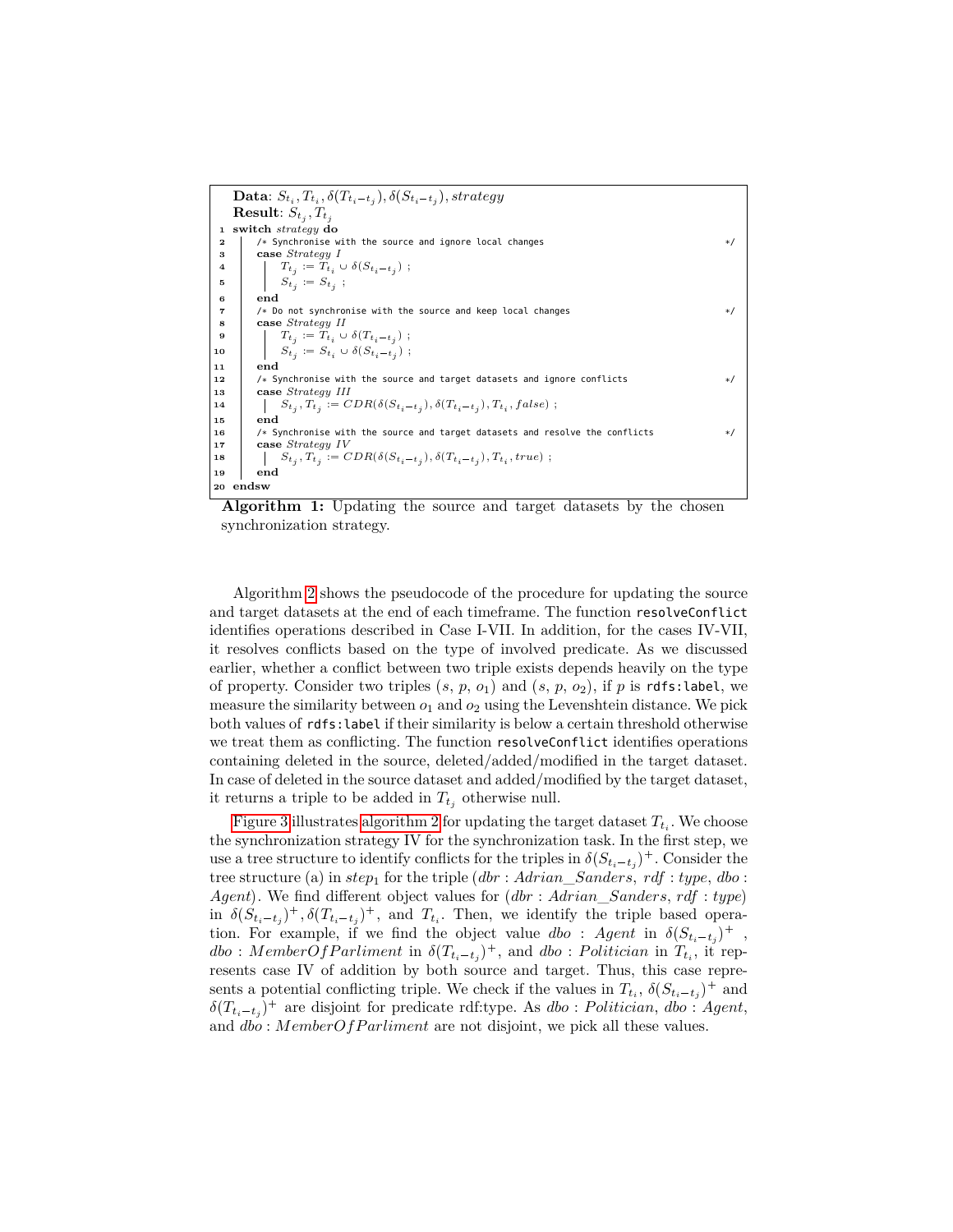|          | <b>Data</b> : $S_{t_i}, T_{t_i}, \delta(T_{t_i-t_i}), \delta(S_{t_i-t_i}),$ conflict resolution                                      |         |
|----------|--------------------------------------------------------------------------------------------------------------------------------------|---------|
|          | <b>Result:</b> $S_{t_i}, T_{t_i}$                                                                                                    |         |
|          | 1 $T_{t_i} = \phi$ ;                                                                                                                 |         |
|          | 2 $S_{t_i} = \phi$ ;                                                                                                                 |         |
|          | $3 \; temp = \phi$ :                                                                                                                 |         |
|          | 4 /* $step_1$                                                                                                                        | $*$     |
|          | 5 for all triples $x_1 = (s_1, p_1, o_1) \in \delta(S_{t_i - t_i})^+$ do                                                             |         |
| 6        | /* finding triples which are in conflict with $x_1$                                                                                  | $\ast/$ |
| 7        | $X = \{x_2 = (s_1, p_1, Node.ANY) \in \delta(S_{t_i-t_i})^- \cup \delta(T_{t_i-t_i})^+ \cup \delta(T_{t_i-t_i})^- \cup T_{t_i}\}\;;$ |         |
| 8        | if $X == \phi$ then                                                                                                                  |         |
| 9        | $temp = temp \cup x_1$ ;                                                                                                             |         |
| 10       | end                                                                                                                                  |         |
| 11       | else                                                                                                                                 |         |
| 12<br>13 | $x = \text{resourceConflict}(x_1, X)$ ;<br>$temp = temp \cup x$ ;                                                                    |         |
| 14       | end                                                                                                                                  |         |
|          | 15 end                                                                                                                               |         |
|          | 16 $/* step_2$                                                                                                                       | $*$     |
|          | 17 $T_{t_i} := T_{t_i} \setminus \delta(T_{t_i-t_i})^- \cup \delta(S_{t_i-t_i})$ ;                                                   |         |
|          | 18 $S_{t_i} := S_{t_i} \backslash \delta(T_{t_i-t_i})^- \cup \delta(S_{t_i-t_i})^-$ ;                                                |         |
|          | $19 \; / * \; step_3$                                                                                                                | $*$ /   |
|          | <b>20</b> $temp := temp \cup \delta(S_{t_i-t_i})^+ \cup \delta(T_{t_i-t_i})^+$ ;                                                     |         |
|          | $21$ /* Updating the target dataset                                                                                                  | $*$     |
|          | 22 $T_{t_i} := T_{t_i} \cup temp;$                                                                                                   |         |
|          | 23 /* Updating the source dataset                                                                                                    | $*$ /   |
|          | 24 $S_{t_j} := S_{t_i} \cup temp;$                                                                                                   |         |

**Algorithm 2:** CDR algorithm: Conflict Detection and Resolution

Now, consider the tree structure (b) in *step*<sub>1</sub> for triple (*dbr* : *Adrian\_Sanders*,  $owl: sameAs, http://wikidada.org/entity/Q479047).$  It also represents case IV of addition by both source and target. The triple p*dbr* : *Adrian*\_*Sanders, owl* : sameAs, Freebase: AdrianSanders) is added by source but deleted by target. Considering the target as more customized dataset, we give preference to target change. The tree structure (c) in  $step_1$  for the triple (*dbr* : *Adrian Sanders, dbp* :  $birthYear$ , 1959). It is also handled in case IV. As dbp:birthYear is functional property, we select only one value among already existing value and the new value using resolution function 'Any'.

Furthermore, the user has the opportunity to adopt the manual or automatic selection of resolution functions. The resolution function is oriented to the type of predicates. The list of supported resolution functions is shown in Table 1. For automatic selection of conflict resolution functions for predicates, we check attributes of predicates (e.g., type, cardinality). Based on the usage analysis of different functions in [4], we prefer functions such as first, longest, and maximum for resolving conflicts. For instance, we prefer function longest for strings to avoid loss of information. For numeric data types, we prefer function max to keep the up-to-date value. For URIs, we pick the first value.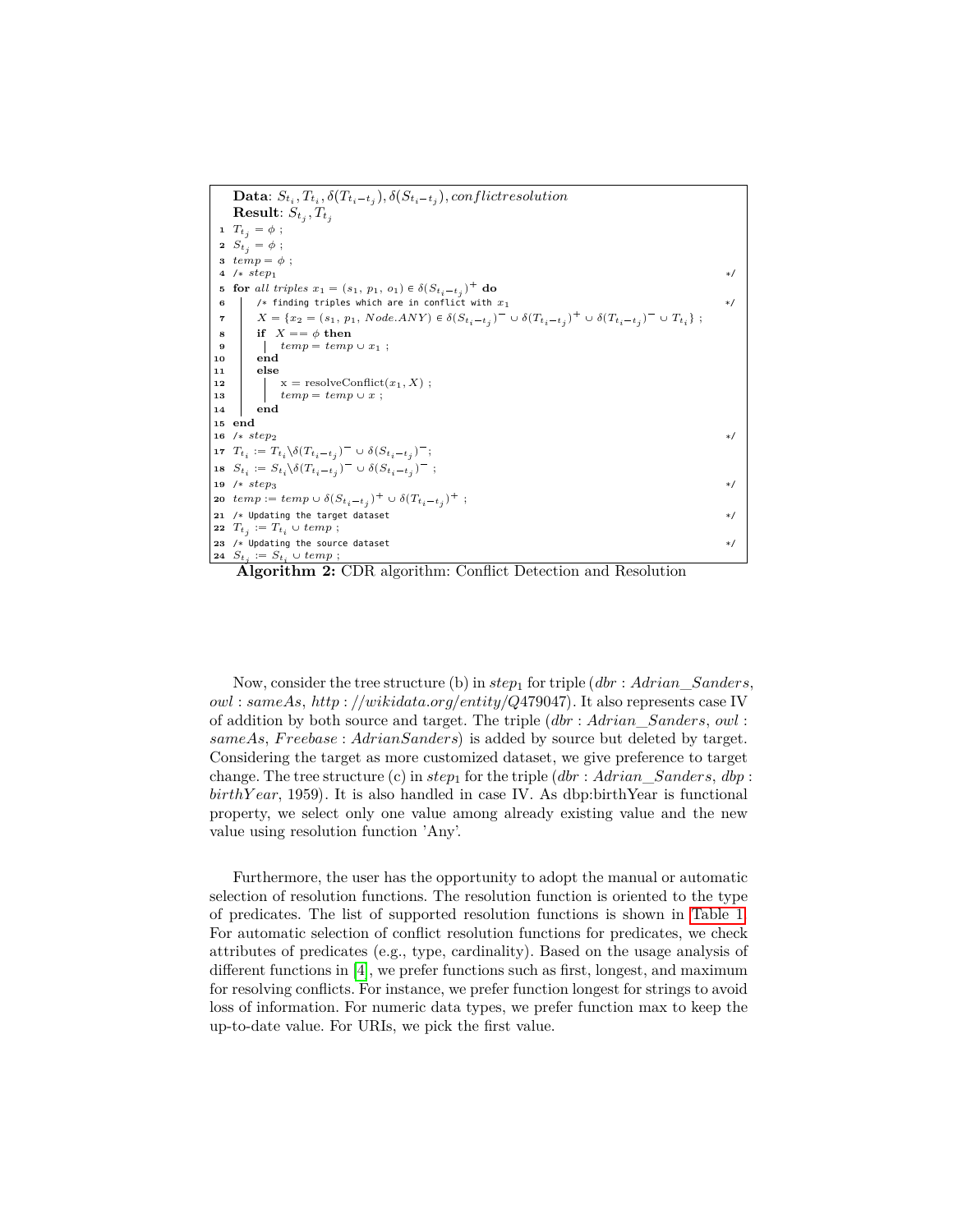

Fig. 3: Execution of algorithm 2 to synchronize  $T_{t_i}$  with  $S_{t_i}$ 

## **6 Evaluation**

In order to assess the discussed approaches for synchronization and conflict identification/resolution, we prepare a testbed based on a slice of DBpedia using the following SPARQL query.

```
CONSTRUCT WHERE {
    ?s a Politician ;
          foaf:name ?name;
          dbo:nationality ?nationality<br>dbo:abstract ?abstract ;
          dbo:abstract
          dbp:party ?party;<br>dbp:office ?office
          dbp:office
    OPTIONAL { ?s foaf:depiction ?depiction }
}
```
The extracted dataset is used as the initial source and target dataset. Then, we collect a series of changesets from DBpedia-live published from September 01, 2015 to October 31, 2015 using iRap [8]. We found a total of 304 changesets. These changesets are leveraged to simulate updates of the source and target datasets. We randomly select a total of 91 addition parts of changesets and altered values of their triples. Table 2 provides the number of triples of initial target, source and their associated changesets before synchronization. Initially, we have  $200082$  triples with  $163114$  unique objects in  $T_{t_i}$  where  $t_i$ *September*01*,* 2015.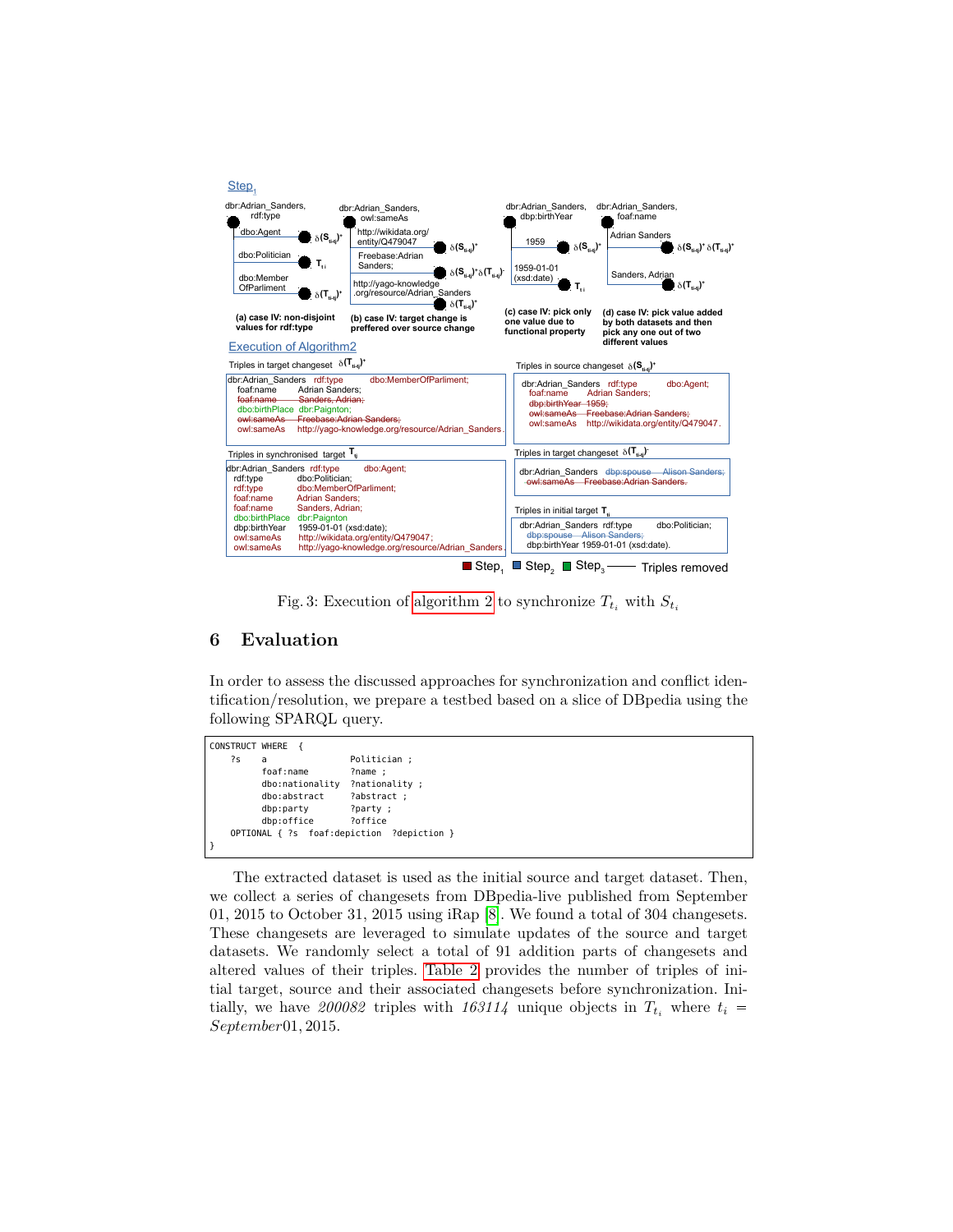|  |               |                                                                                                                   |     |       | Table 2: Number of triples in the source, target, and changesets for a given timeframe |
|--|---------------|-------------------------------------------------------------------------------------------------------------------|-----|-------|----------------------------------------------------------------------------------------|
|  |               | $S_{t_i}$ $T_{t_i}$ $\delta(S_{t_i-t_i})^+  \delta(S_{t_i-t_i})^-  \delta(T_{t_i-t_i})^+  \delta(T_{t_i-t_i})^- $ |     |       |                                                                                        |
|  | 200082 200082 | 948                                                                                                               | 160 | 11725 |                                                                                        |

Given a timeframe  $t_i - t_j$ <sup>11</sup>, the goal is to synchronize source and target datasets. To do that, we define five different scenarios. In four scenarios, we apply subsequently the strategy (I-IV) over all predicates of the changesets and measure the performance. For the last scenario, we apply two strategies in a combined form on the changesets where we select strategy IV for predicate *dbp:office*, and strategy I for predicates *dbp:party*, *dbo:nationality*, *rdf:type*, *foaf:name*, *dbo:abstract*, and *foaf:depiction*. For all predicates using strategy IV, we select the resolution function 'any'. Table 3 provides the number of triples produced as a result of synchronizing  $S_{t_i}$  and  $T_{t_i}$  in each scenario. The updated changesets are sent back to the source and target for synchronization purpose. The number of conflicting triples found in scenarios 3, 4, and 5 are shown in Table 3.

Table 3: Results of synchronization

| $ \textbf{Scenario}  \delta(S_{t_i-t_i})^+   \delta(S_{t_i-t_i}) $ |     | $\delta(T_{t_i-t_i})$ | $\rightarrow$ + $\frac{1}{\delta(T_{t_i}-t_i)}$ |     | Conflicting triples RunTime (seconds) |
|--------------------------------------------------------------------|-----|-----------------------|-------------------------------------------------|-----|---------------------------------------|
|                                                                    |     | 948                   | 160                                             | ۰   | U.U                                   |
|                                                                    |     | 11725                 | 81                                              |     | 0.0                                   |
| 11682                                                              |     | 12060                 |                                                 | 343 | U.O                                   |
| 11800                                                              | 195 | 12186                 | 81                                              | 343 |                                       |
| 5227                                                               | 131 | 6081                  | 191                                             | 186 |                                       |

The running time of the five different scenarios is also shown in Table 3 (These times are recorded only for the execution of synchronization part and do not include data loading time). Evaluation showed that strategy IV (performed in scenario IV) needs more time even from strategy III (performed in scenario III) where all conflicts were detected but not resolved.

Synchronization influences data quality specially in terms of data consistency. To evaluate the usefulness of the synchronization approach, we use three data quality metrics i.e. (1) *completeness*, (2) *conciseness*, and (3) *consistency* described as follows:

1. Completeness refers to the degree to which all required information is present in a dataset [24]. We measure it for source and target changesets to identify which helps more in completeness. We measure it using

*Number of unique triples in synchronised dataset*  $Number of unique triples in (initial dataset \cup changeset)$ 

- 2. Consistency states that the values should not be conflicting. We measure it
- using

*Number of non*-*conflicting triples in synchronized dataset*

 $Number of triples in (initial dataset \cup source and target changesets)$ 

3. Conciseness measures the degree to which the dataset does not contain redundant information using

*Number of unique triples in dataset*

*Number of all triples in dataset*

 $\overline{11}$  09/01/2015-10/31/2015.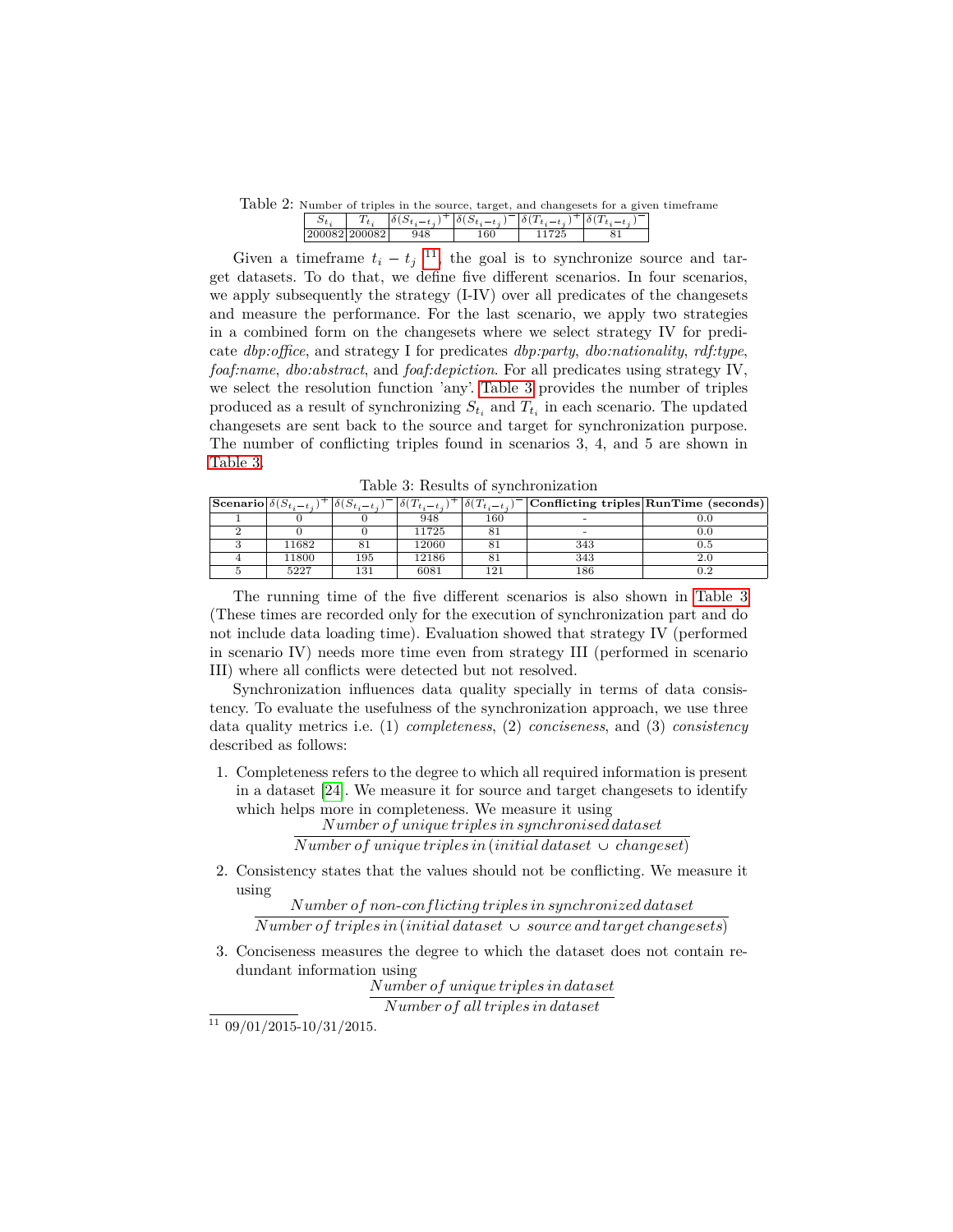Conciseness (before synchronization) is computed using initial target dataset and source and target changesets. We compute these metrics for all the assumed scenarios, the results are shown in Table 4. For our sample case study, we found almost equal contribution of both source and target changesets in reducing the missing information. However, we found minimum *163191* number of unique objects using strategy II and maximum *163591* number of unique objects using strategy IV. Please note that strategy 1 and strategy II may not necessarily increase the number of unique triples as they do not consider about conflicts. It can be observed by analyzing the scenario 1 where the role of source changesets in completeness is 99% which is less than the target contribution. Through evaluation, we found significant increase in conciseness for all strategies.

| $ {\rm Completeness} $<br>$ Scenario $ (source) | Completeness<br>(target) |     | Conciseness<br>chronization) | <b>Conciseness</b><br>Consistency (before syn- (after synchro-<br>nization) |
|-------------------------------------------------|--------------------------|-----|------------------------------|-----------------------------------------------------------------------------|
| 99%                                             | $100\%$                  |     | 77%                          | $81\%$                                                                      |
| 99%                                             | 99%                      |     | 77%                          | 81%                                                                         |
| 99%                                             | $100\%$                  | 94% | 77%                          | 81%                                                                         |
| 99%                                             | $100\%$                  | 94% | 77%                          | 81%                                                                         |
| 99%                                             | $100\%$                  |     | $77\%$                       | 81%                                                                         |

Table 4: Synchronization effect on completeness, consistency, and conciseness

## **7 Related Work**

Related work includes synchronization of semantic stores for concurrent updates by autonomous clients [1], synchronization of source and target [22], replication of partial RDF graphs [19], ontology change management [12], and conflict resolution for data integration  $[3-5, 11, 13, 14, 16, 17, 21]$ . We discuss related work here along the dimensions change management and conflict resolution.

#### **7.1 Change management**

Efficient synchronization of semantic stores is challenging due to the factors, scalability and number of autonomous participants using replica. *C-Set* [1] is a Commutative Replicated Data Type (CRDT) that allows concurrent operations to be commutative and thus, avoids other integration algorithms for consistency. The approach, proposed in [19], allows to replicate part of an RDF graph on clients. Clients can apply offline changes to this partial replica and write-back to original data source upon reconnection. Table 5 provides a comparative analysis of change management approaches used for synchronization.

A few surveyed approaches  $[2, 12]$  are related to ontological change management.In [12], a framework is developed for ontology change management and tested for RDF ontologies. This framework allows to design ontology evolution algorithms. In [2], an approach for the versioning and evolution of ontologies, based on RDF data model, is presented. It considers atomic changes such as addition or deletion of statement and then aggregates them to compound changes to form a change hierarchy. This change hierarchy allows human reviewers to analyze at various levels of details.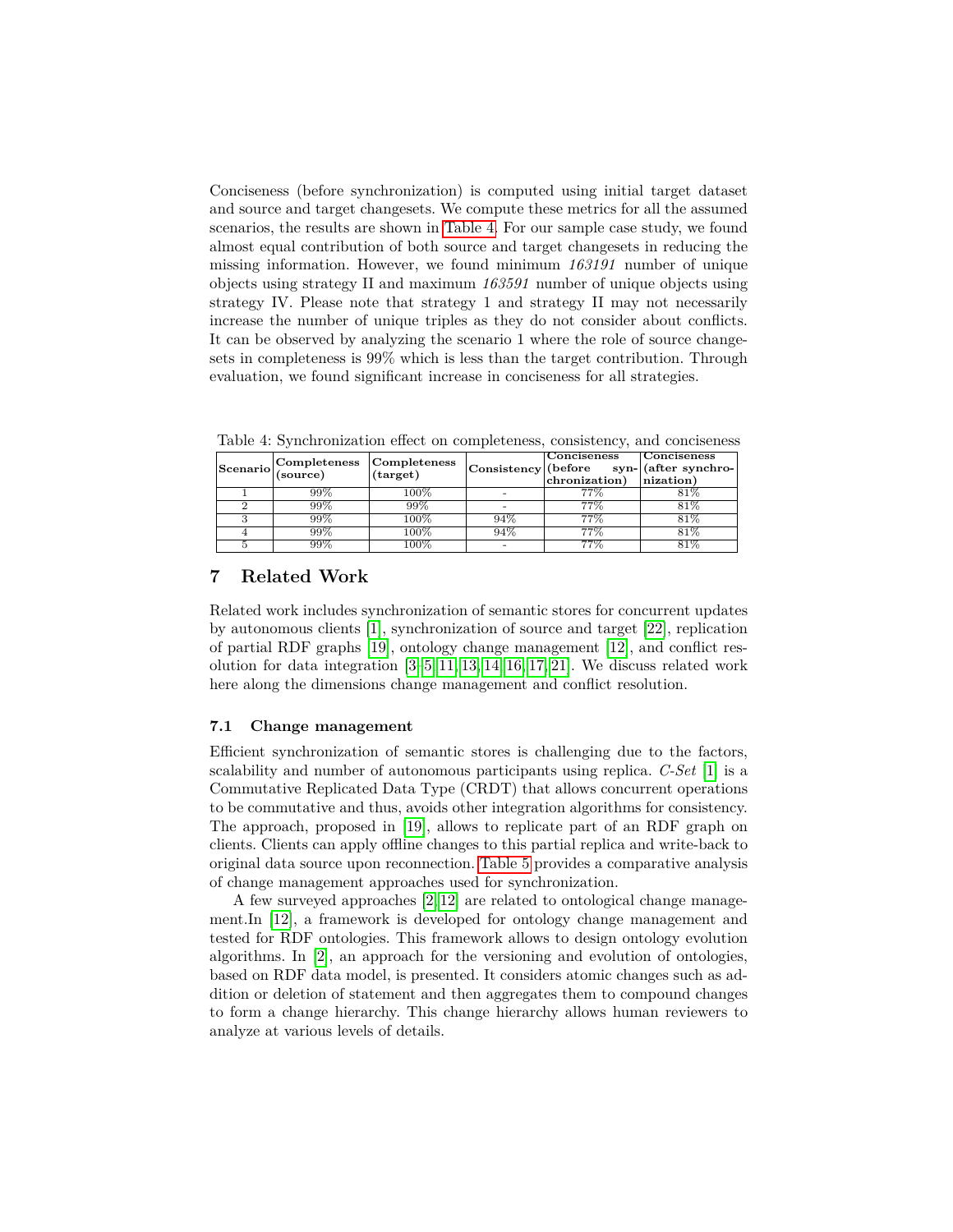#### **7.2 Conflict resolution**

For relational databases, there is much work on inconsistency resolution [3,4,16]. The *Humboldt Merger* [3], extension to SQL with a FUSE BY statement, resolves conflicts at runtime. *Fusionplex* [16] integrates data from heterogeneous data sources and resolves inconsistencies during data fusion. For fusion, it uses parameters such as user-defined data utility, threshold of acceptance, fusion functions, and metadata. [4] classifies conflict resolution strategiesinto three classes: ignorance, avoidance, and resolution. Conflict ignorance strategies are not aware of conflicts in the data. Conflict avoidance strategies are aware of whether and how to handle inconsistent data. Conflict resolution strategies may use metadata to resolve conflicts. These can be divided into deciding and mediating. A deciding strategy chooses value from already existing values whereas a mediating strategy may compute a new value.

*Sieve Fusion Policy Learner* [5] uses a gold standard dataset to learn optimal fusion function for each property. The user specifies possible conflict resolution strategies from which the learning algorithm selects the one that gives maximum results within error threshold with respect to the gold standard.

Most relevant approaches to our proposed work are *Sieve* [13] - part of *Linked Data integration framework (LDIF)* [21], data fusion algorithm [14] for *OD-CleanStore* [11], *RDFSync* [22], and *Col-graph* [10]. Our approach differs from the previous ones in the scope of the problem (see Figure 4). RDFSync performs synchronization of two datasets by merging both graphs, deleting information which is not known by source, or making the target equal to source. In contrast to RDFSync, our co-evolution approach allows merging of both graphs while ignoring or resolving conflicts and keeping only source or target changes. Col-graph deals with consistent synchronization of replicas and does not tackle conflicts.

Sieve and ODCS are data fusion approaches and thus, are applicable where described data have different schemata. In contrast to both, co-evolution approach is applicable where described data have same schemata. Both approaches define conflicts as RDF triples sharing same subject/predicate with inconsistent values for objects. Sieve uses quality scores to resolve data while, ODCS produces quality scores of resolved data and keeps name of dataset from where the resolved value belongs. We extend the conflict definition by further considering the predicate type, as discussed earlier (see Definition 5).

Table 5: Synchronization approaches

| Approach                                                                                     |  |                |                | $ S$ ynchronization $ Bi$ -directional Participants Conflict handling* |
|----------------------------------------------------------------------------------------------|--|----------------|----------------|------------------------------------------------------------------------|
| $C$ -Set                                                                                     |  |                |                |                                                                        |
| $RDFS$ <i>ync</i>                                                                            |  |                | source, target |                                                                        |
| $Col\text{-}graph$                                                                           |  |                |                |                                                                        |
| 14                                                                                           |  | back to source |                |                                                                        |
| $Co-evolution$                                                                               |  |                | source, target |                                                                        |
| $-1$ $-1$ $-1$<br>$\mathbf{r}$ $\mathbf{r}$ $\mathbf{r}$ $\mathbf{r}$ $\mathbf{r}$<br>$\sim$ |  |                |                |                                                                        |

\* - Triple level conflicts according to Definition 5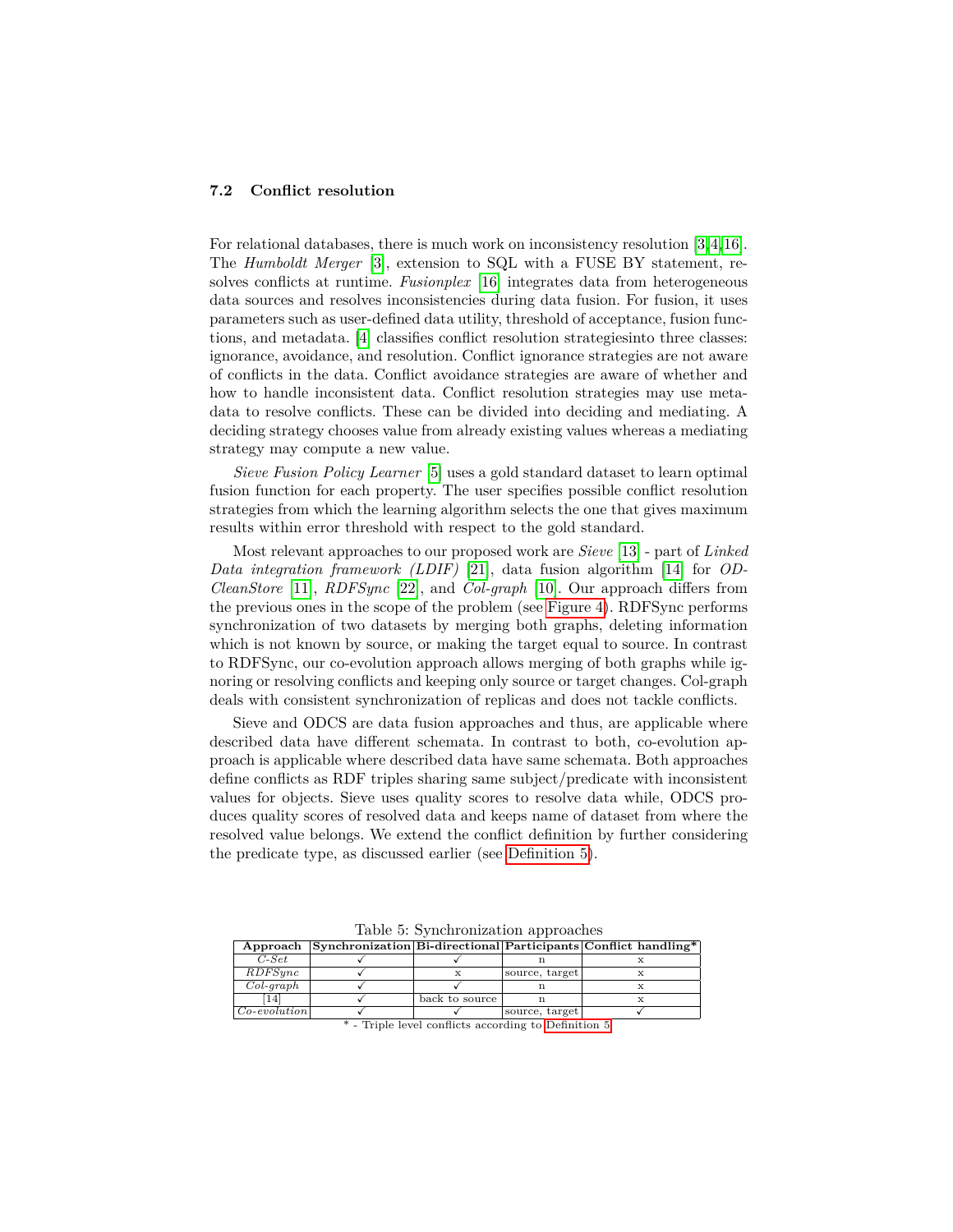

Fig. 4: How co-evolution fits with state-of-the-art

## **8 Conclusion and Future Work**

In this paper we presented an approach to deal with co-evolution which refers to mutual propagation of the changes between a replica and its origin dataset. Using the co-evolution process, we address synchronization and conflict resolution issues. We demonstrated the approach using formal definitions of all the concepts required for realizing co-evolution of RDF datasets and implemented it using different strategies. We evaluated the approach using data quality metrics completeness, conciseness, and consistency. A thorough evaluation of the approach, using DBpedia changesets, indicates that our method can significantly improve the quality of dataset. In the future, we will extend the concept of conflict resolution at schema level. For example, renaming a class invalidates all triples that belong to it in a dataset. Further, we will evaluate the scalability and performance of our proposed approach using a benchmark dataset.

**Acknowledgements.** This work is supported in part by the European Union's Horizon 2020 programme for the projects BigDataEurope (GA 644564) and WDAqua (GA 642795). Sidra Faisal is supported by a scholarship of German Academic Exchange Service (DAAD).

## **References**

- 1. Aslan, K., Molli, P., Skaf-Molli, H., Weiss, S.: C-set: A commutative replicated data type for semantic stores. In: 4th Int. Workshop on REsource Discovery (RED) (2011)
- 2. Auer, S., Herre, H.: A versioning and evolution framework for rdf knowledge bases. In: 6th Int. Conf. on Perspectives of Systems Informatics (PSI). pp. 55–69 (2006)
- 3. Bilke, A., Bleiholder, J., Naumann, F., Böhm, C., Draba, K., Weis, M.: Automatic data fusion with hummer. In: 31st Int. Conf. on Very Large Data Bases (VLDB) (2005)
- 4. Bleiholder, J., Naumann, F.: Data fusion and conflict resolution in integrated information systems. In: Int. Workshop on Information Integration on the Web (2006)
- 5. Bryl, V., Bizer, C.: Learning conflict resolution strategies for cross-language wikipedia data fusion. In: 23rd Int. Conf. on World Wide Web (WWW) (2014)
- 6. Buil-Aranda, C., Hogan, A., Umbrich, J., Vandenbussche, P.: SPARQL webquerying infrastructure: Ready for action? In: The Semantic Web - ISWC 2013